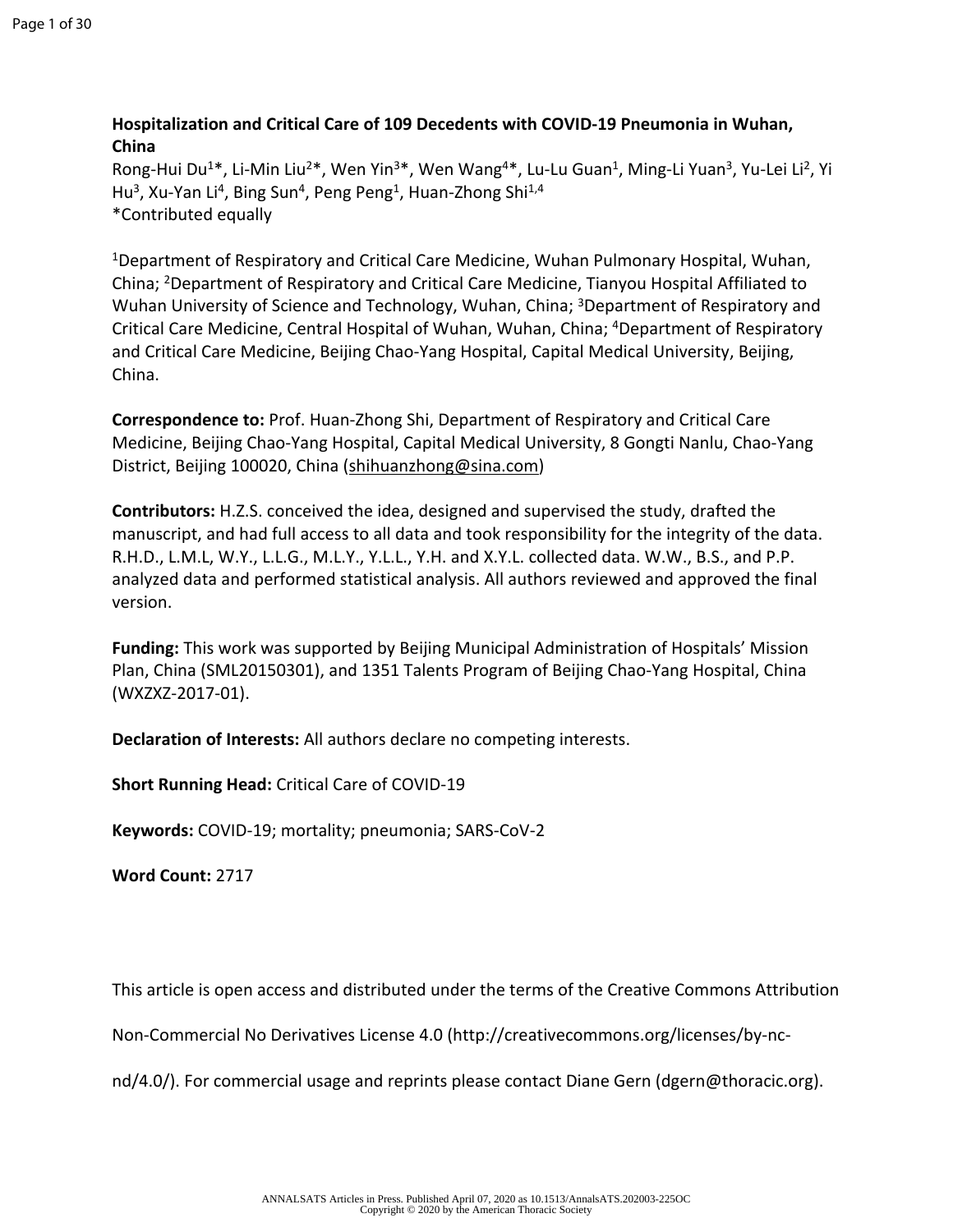### **Abstract**

**Rationale:** The current outbreak of COVID-19 pneumonia caused by SARS-CoV-2 in Wuhan, China, spreads across national and international borders. The overall death rate of COVID-19 pneumonia in Chinese population was 4%.

**Objectives:** To describe process of hospitalization and critical care of decedents with COVID-19 pneumonia.

**Methods:** This was a multi-center observational study of 109 decedents with COVID-19 pneumonia from three hospitals in Wuhan. Demographic, clinical, laboratory, and treatment data were collected and analyzed, and final date of follow-up was February 24, 2020. **Results:** The mean age of 109 decedents with COVID-19 pneumonia was 70.7 years, and 35 (32.1%) patients were female. 85 (78.0%) patients suffered from one or more underlying comorbidities. Multiple organ failure, especially respiratory failure and heart failure, appeared in all patients even at early stage of disease. Overall, from onset of symptom to death, the mean time was 22.3 days. All 109 hospitalized patients needed ICU admission, however, only 51 (46.8%) had such a chance because of limited availability. The period of hospitalization to death in ICU group and non-ICU group was 15.9 days (SD, 8.8 days) and 12.5 days (8.6 days,  $P =$ 0.044), respectively.

**Conclusions:** Mortality due to COVID-19 pneumonia was concentrated in old people whose age was always above 65 years, especially those with major comorbidities. Patients admitted to ICU lived longer than those who did not gain admission to ICU. Our findings should aid in the recognition and clinical management of such infections, especially ICU resource allocation.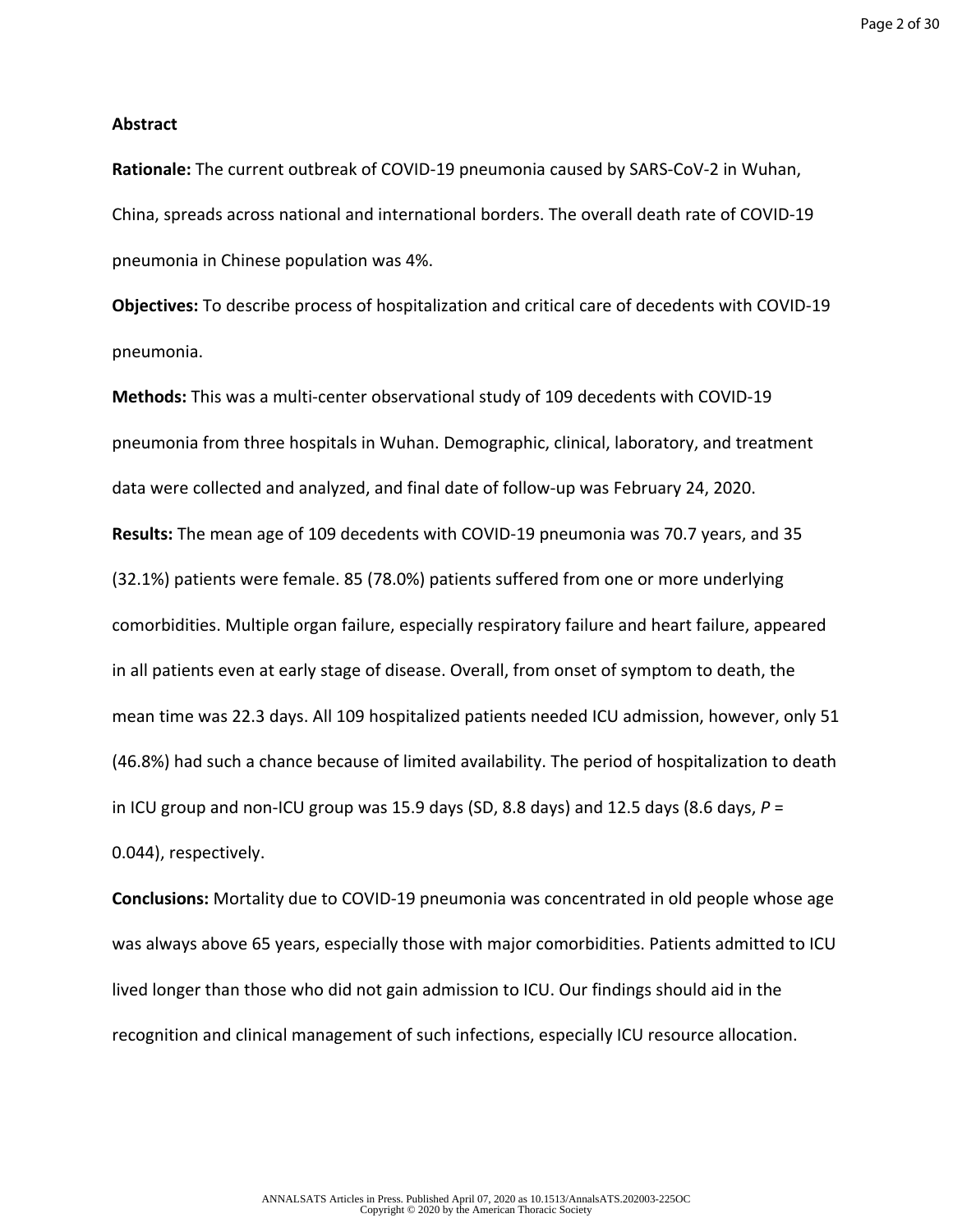The ongoing pandemic of COVID-19 caused by the novel coronavirus SARS-CoV-2 is an emerging, rapidly evolving situation. As of March 30, 2020, a total of 735,560 confirmed cases and 34,830 deaths have been reported in at least 174 countries, indicating that the overall death rate of COVID-19 pneumonia was 4.7% (1). In the first cohort of 41 patients with COVID-19 pneumonia from Wuhan, China, 13 (31.7%) patients were admitted to an ICU and 6 (14.6%) died (2); when the cohort size expanded to 99 cases, 11 (11.1%) worsened in a short period of time and died of multiple organ failure (3). Recent studies have demonstrated that older age, higher sequential organ failure assessment (SOFA) score, and elevated D-dimer were risk factors for death of patients with COVID-19 pneumonia (4-6), and that high fever ( $\geq$  39 °C) was associated with lower likelihood of death (6); however, these studies have not reported the issues faced around the world of the rapid increase in cases potentially overwhelming healthcare resources. Between December 25, 2019 and February 15, 2020, a total of 1017 patients with confirmed COVID-19 pneumonia were admitted to one special hospital for infectious diseases and two general hospitals in Wuhan. As of February 24, 2020, 114 patients died in the hospitals and 109 of them were available for collecting the required data. This report describes the clinical course and critical care of 109 decedents from the initial Wuhan experience to address the issues concerning intensive care clinician resources.

# **Methods**

## **Patients**

In response to a pandemic of COVIA-19 pneumonia, all hospitals in Wuhan initiated active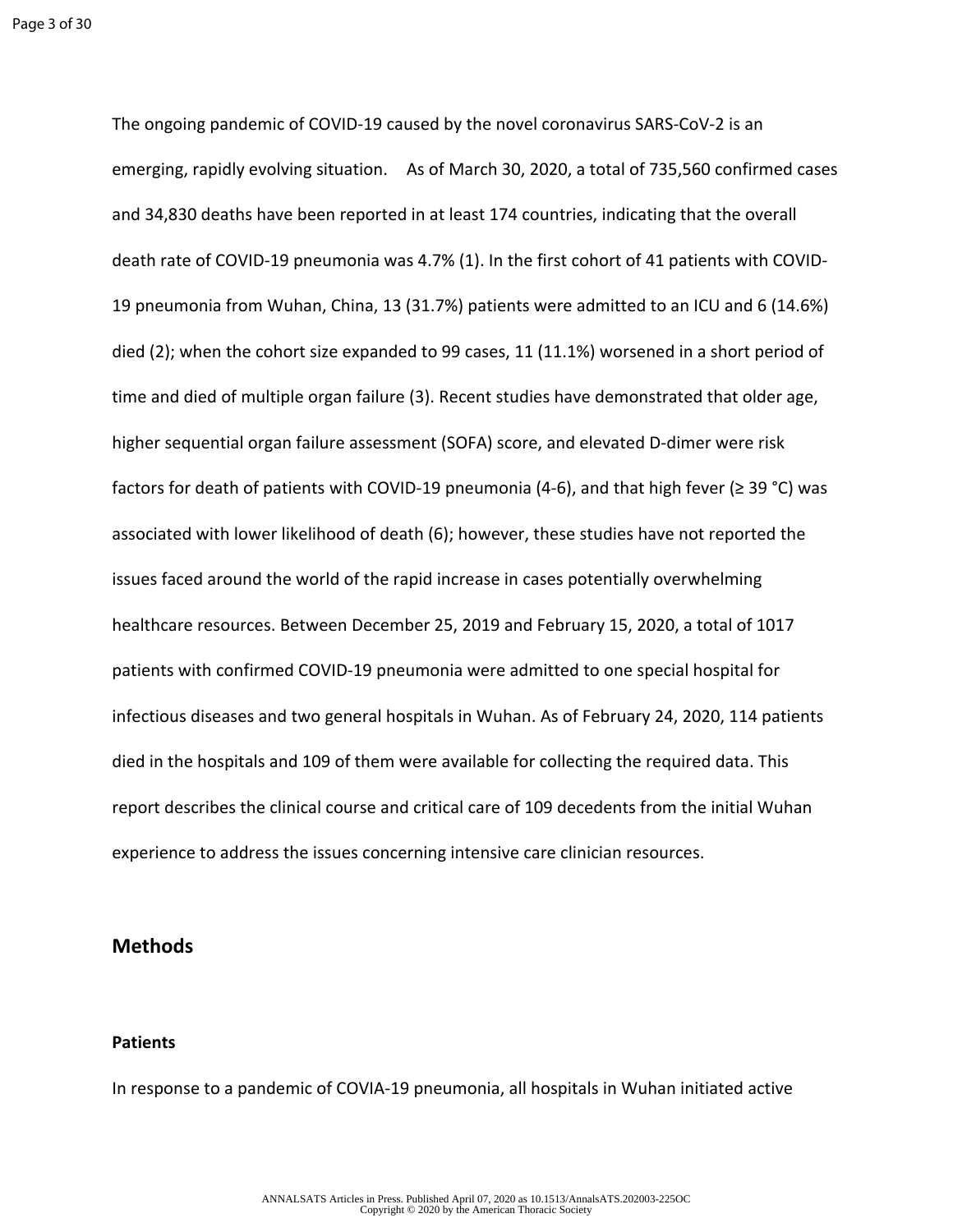Page 4 of 30

surveillance for the disease on December 31, 2019 at the requirement of Wuhan Health Commission. Between December 25, 2019 and February 15, 2020, the numbers of COVID-19 pneumonia patients admitted to Wuhan Pulmonary Hospital (Pulmonary Hospital), Tianyou Hospital Affiliated to Wuhan University of Science and Technology (Tianyou Hospital), and Central Hospital of Wuhan (Central Hospital), were 273, 301, and 443, respectively. The confirmed diagnosis of COVID-19 pneumonia was established according to the case definition established by WHO interim guidance with positive SARS-CoV-2 test results in throat-swab specimens (7).

## **Data Collection**

We retrospectively collected the demographics, clinical symptoms or signs, laboratory findings on admission and during hospitalization, treatment, and date of death from electronic medical records of the decedents. Data were entered into a computerized database and cross-checked. Ethics approval was exempted from institutional review boards of the hospitals since we collected and analyzed all data from the patients according to the policy for public health outbreak investigation of emerging infectious diseases issued by the National Health Commission of the People's Republic of China. Two researchers independently reviewed the data collection forms to double check the collected data.

### **Statistical Analysis**

Descriptive data are presented as frequencies (percentages) for discrete variables and as means (standard deviations [SDs]) or medians (interquartile ranges [IQRs]) for continuous variables.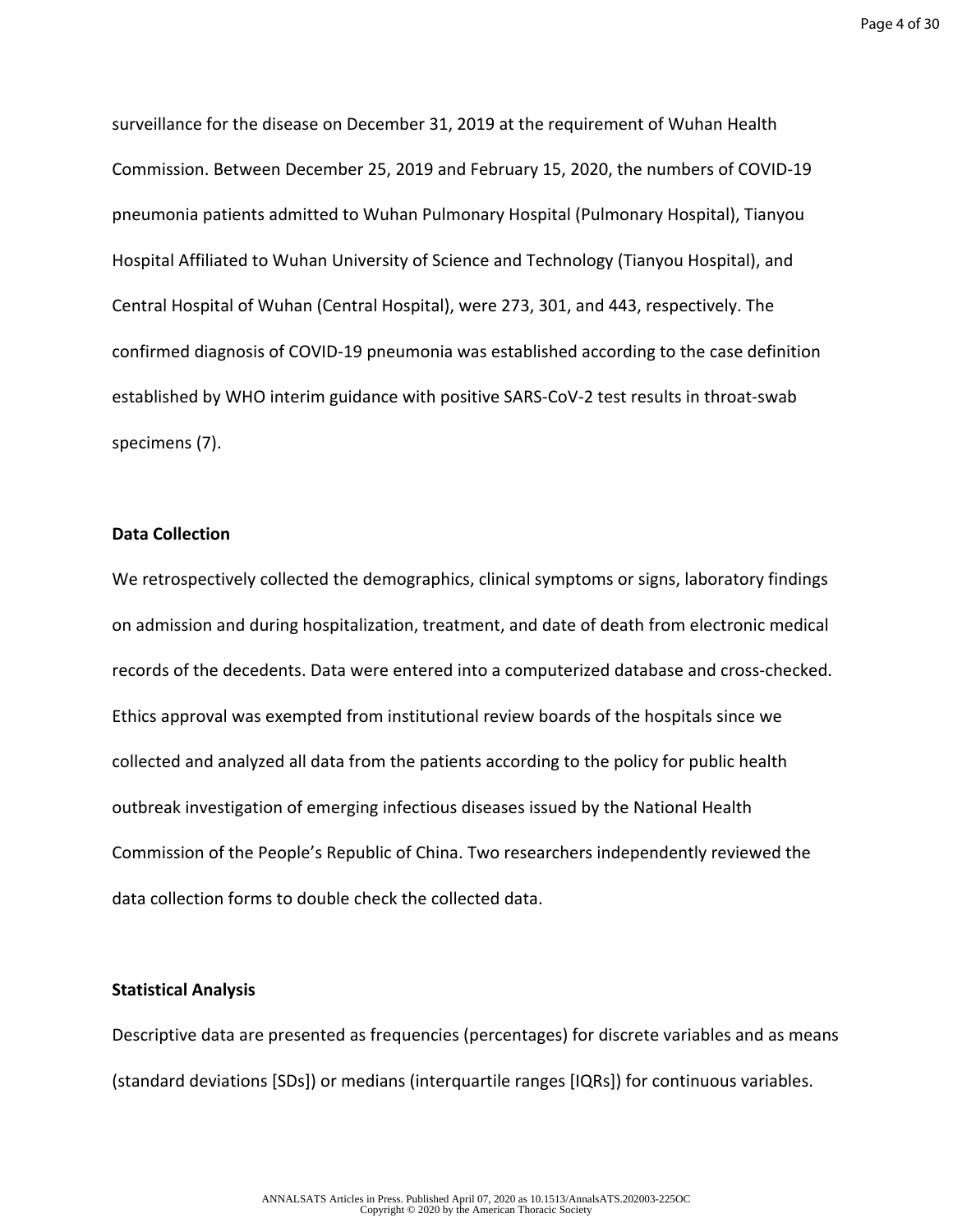Comparisons were determined by Student's *t* test or Mann-Whitney U test for continuous variables as appropriate and by the use of the  $\chi^2$  test for categorical variables. The statistical significance level was set at 0.05 (two-tailed). All analyses were conducted with MedCalc and SPSS version 23.0 statistical software.

# **Results**

## **Characteristics of Study Patients**

In Wuhan city, a total of 48 hospitals (35 in urban districts and 13 in suburban areas) were designated as "COVID-19 hospitals" by local government. Pulmonary Hospital is one of two special hospitals for infectious diseases in Wuhan, and the other one is Wuhan Jinyintan Hospital. It was local policy that those critical ill patients with COVID pneumonia were transferred to the special hospitals for treatment from general hospitals, including Tianyou Hospital and Central Hospital. During the study period 1017 patients with confirmed COVID-19 pneumonia were admitted to our three study hospitals. As of February 24, 2020, the numbers (percentages) of dead cases in Pulmonary Hospital, Tianyou Hospital, and Central Hospital were 45 (16.5%), 29 (9.6%), and 40 (9.0%), respectively. In Central Hospital, 40 non-survivors were distributed in different wards, 5 of them died within a few hours after they had been admitted to the hospital who could not provide the required data, and only 35 cases were included in the present study. Therefore, study population of this multi-center observational study consisted of 109 decedents.

Among 109 decedents, throat-swab specimens showed positive SARS-CoV-2 test results.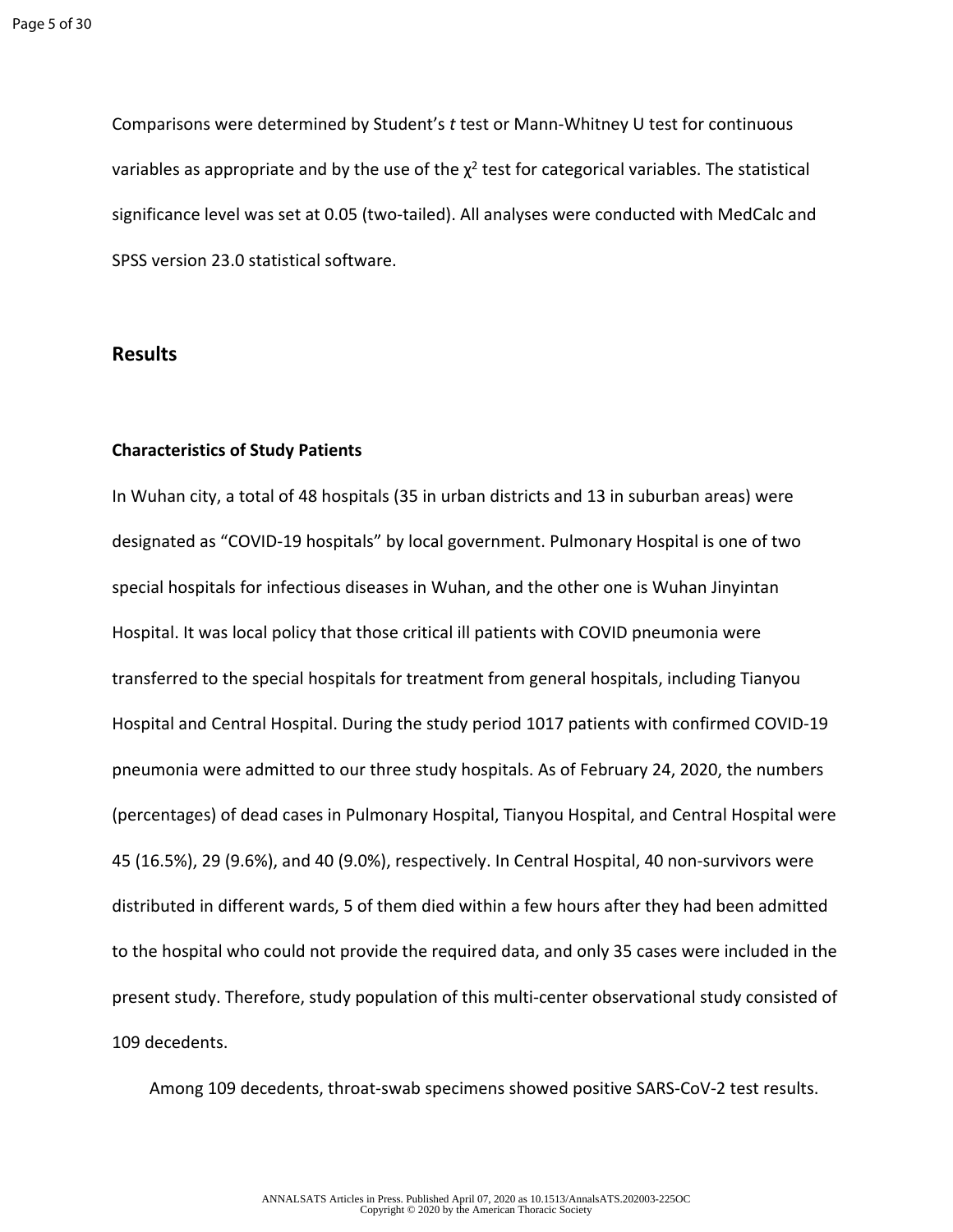Page 6 of 30

Pulmonary involvement was seen on computed tomography of all patients, and the most frequent computed tomographic findings were bilateral extensive ground-glass opacification and/or consolidation.

The mean age of decedents with COVID-19 pneumonia was 70.7 years (SD, 10.9 years; range, 43‒99 years), and 35 (32.1%) patients were female (Table 1). Three (2.8%) patients were younger than 50 years old, while 76.1% above 65 years old. 85 (78.0%) patients suffered from one or more underlying comorbidities, and the most three common comorbidities included hypertension, cardiovascular or cerebrovascular diseases, and diabetes (Table 1).

At onset of illness, fever, fatigue, and dry cough were the three most common symptoms reported in the overall populations (2, 8). We noted that dyspnea took place of fatigue, becoming one of the top three symptoms of decedents, followed by fatigue, sputum production, and diarrhea, etc. (Table 1). On admission to hospital, all patients were critical ill, and the most frequent and the most significant symptom was rapid progressive dyspnea. As shown in Table 1, the medians of acute physiology and chronic health evaluation (APACHE) II score and SOFA score were 22.0 and 3.0, respectively, indicating that more severe condition even multiple organ injury was common.

The numbers of ICU beds provided for COVID-19 patients were 21, 10, and 12 in Pulmonary Hospital, Tianyou Hospital, and Central Hospital, respectively. All 109 hospitalized patients needed ICU admission, however, only 51 (46.8%) had such a chance because of very limited availability. As a matter of fact, only after someone in ICU had died and the next one could then be admitted to occupy that ICU bed during this study period. When comparing the demographic and clinical characteristics of patients who were admitted to ICU with those who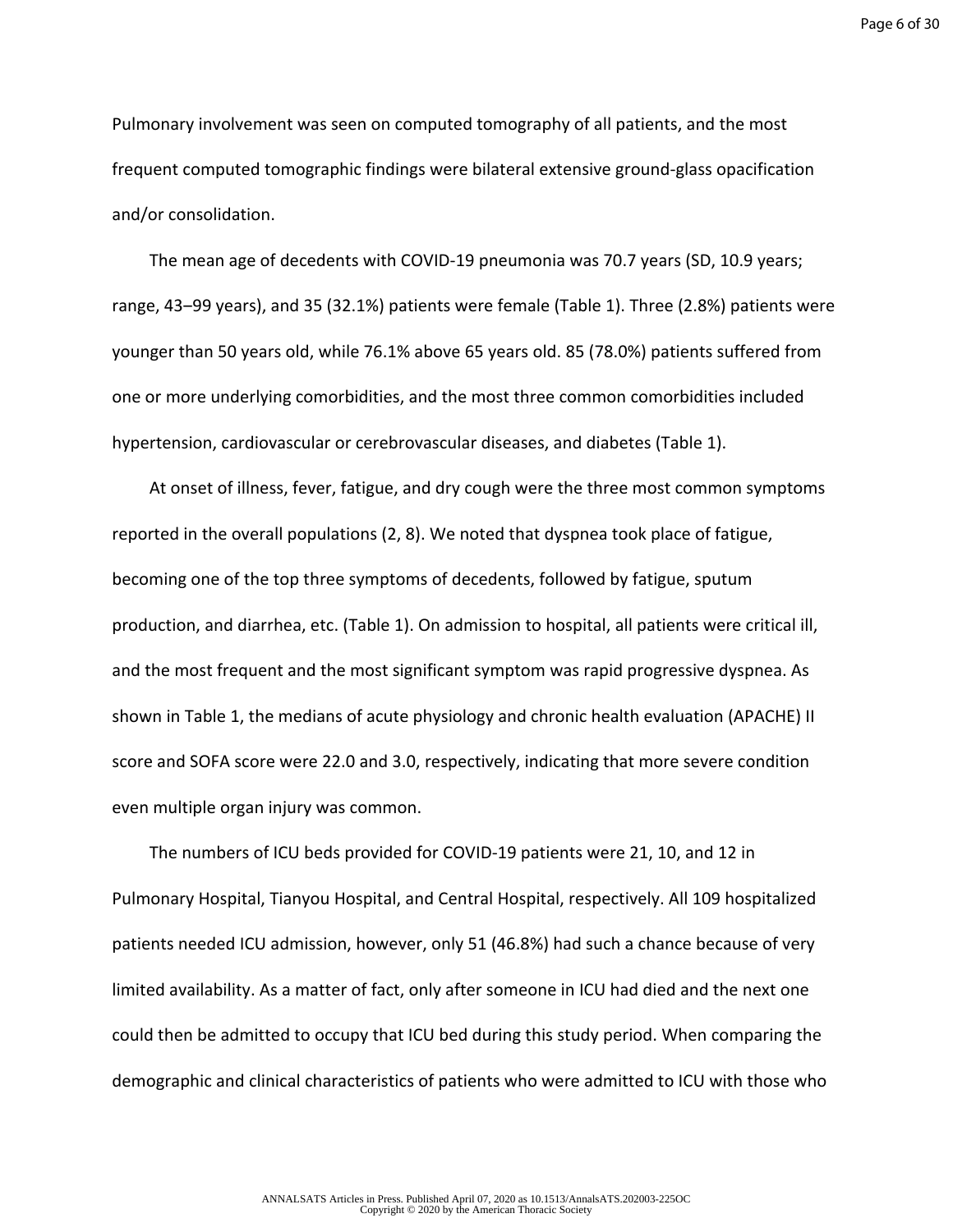were not, we noted that most characteristics, including APACHE) II score and SOFA score, were similar, except that younger age, less underlying chronic respiratory disease, less fatigue symptom, and faster heart rate were seen in ICU group (Table 1).

#### **Laboratory Findings**

White blood cell numbers in 55.0% of decedents with COVID pneumonia were not outside the normal range, 31.2% above upper boundary of normal ranges, while around a half had increased neutrophilic granulocytosis (Table 2). Lymphopenia is always a leading feature of viral pneumonia. Like the findings from the overall population of COVID-19 pneumonia patients throughout China (9), a majority (82.6%) of decedents in our study demonstrated a remarkable lymphopenia, only one (0.9%) had lymphocyte numbers above the upper boundary of normal range. In addition, anemia and thrombocytopenia were also common (Table 2). As shown in Appendix Figure 1, leukocytosis, neutrophilic granulocytosis, lymphopenia, and anemia occurred right after hospitalization and lasted till at least two weeks or till death.

All decedents were severely hypoxemic, indicated by a remarkable decrease in arterial partial pressure of oxygen (PaO<sub>2</sub>), arterial oxygen saturation (SaO<sub>2</sub>), and ratio of PaO<sub>2</sub>:F<sub>1</sub>O<sub>2</sub> at hospital admission (Table 2 and Appendix Figure 2). They underwent more frequent and more severe heart injury, as an elevation in all laboratory parameters reflecting heart injury, including cardiac troponin I, creatine kinase MB, myoglobin, NT-pro-brain natriuretic peptide, was seen in a high proportion of the decedents (Table 2). Furthermore, they kept such high concentrations above the upper boundaries of normal ranges for at least first two weeks (Appendix Figure 3). In some patients, the concentrations of alanine aminotransferase, aspartate aminotransferase,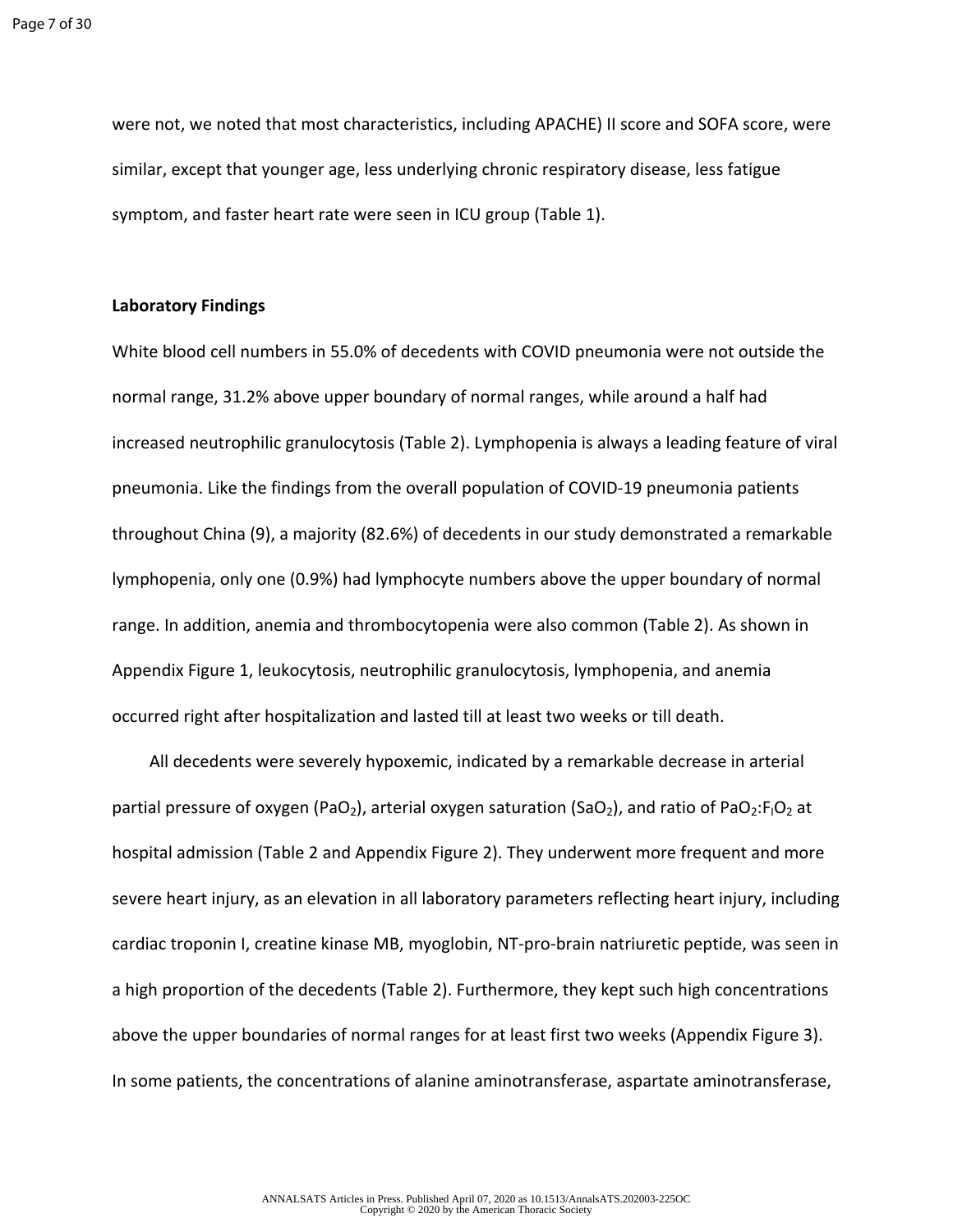urea nitrogen, and creatinine were increased, especially in the late stage of illness (Table 2 and Appendix Figure 4), indicating that they were also susceptible to hepatic or renal insufficiency. Multiple organ failure was further manifested by coagulation disorders, as D-dimer concentration was elevated, and prothrombin time and activated partial thromboplastin time were prolonged, and these abnormalities were long-lasting (Table 2 and Appendix 5).

The comparison of laboratory findings between ICU group and non-ICU group demonstrated some statistical differences in anemia, hypoproteinemia, creatinine, D-dimer, and prothrombin time (Table 2), such differences did not show any clinical significance.

## **Treatment**

Totally, the mean period for COVID-19 pneumonia patients waiting for a hospital bed was 9.7 days (SD, 5.3 days). One day (percentage, 0–4 days) after hospitalization, 51 patients had an opportunity to be transferred from a non-ICU setting to the ICU. After ICU admission, these patients stayed in there for 11.8 days (SD, 8.8 days) before death. Overall, from onset of symptom to death, the mean time was 22.3 days (SD, 9.2 days) (Table 3). As shown in Figure 1, 66.1% (72/109) of patients died in the first half month after hospitalization, and 70.6 % (36/51) died in the first half month after ICU admission. As expected, ICU group lived longer than non-ICU group did (Table 3). Given that the surge in patients requiring ICU admission was overwhelming and that there was no a specific decision rule risk score or criteria used to decide who got ICU admission in China, our physicians made the decision at sole discretion.

As shown in Table 3, all patients (100%) were administered with antibiotics to prevent or to treat co-existing or secondary bacterial infection and almost all patients in either ICU group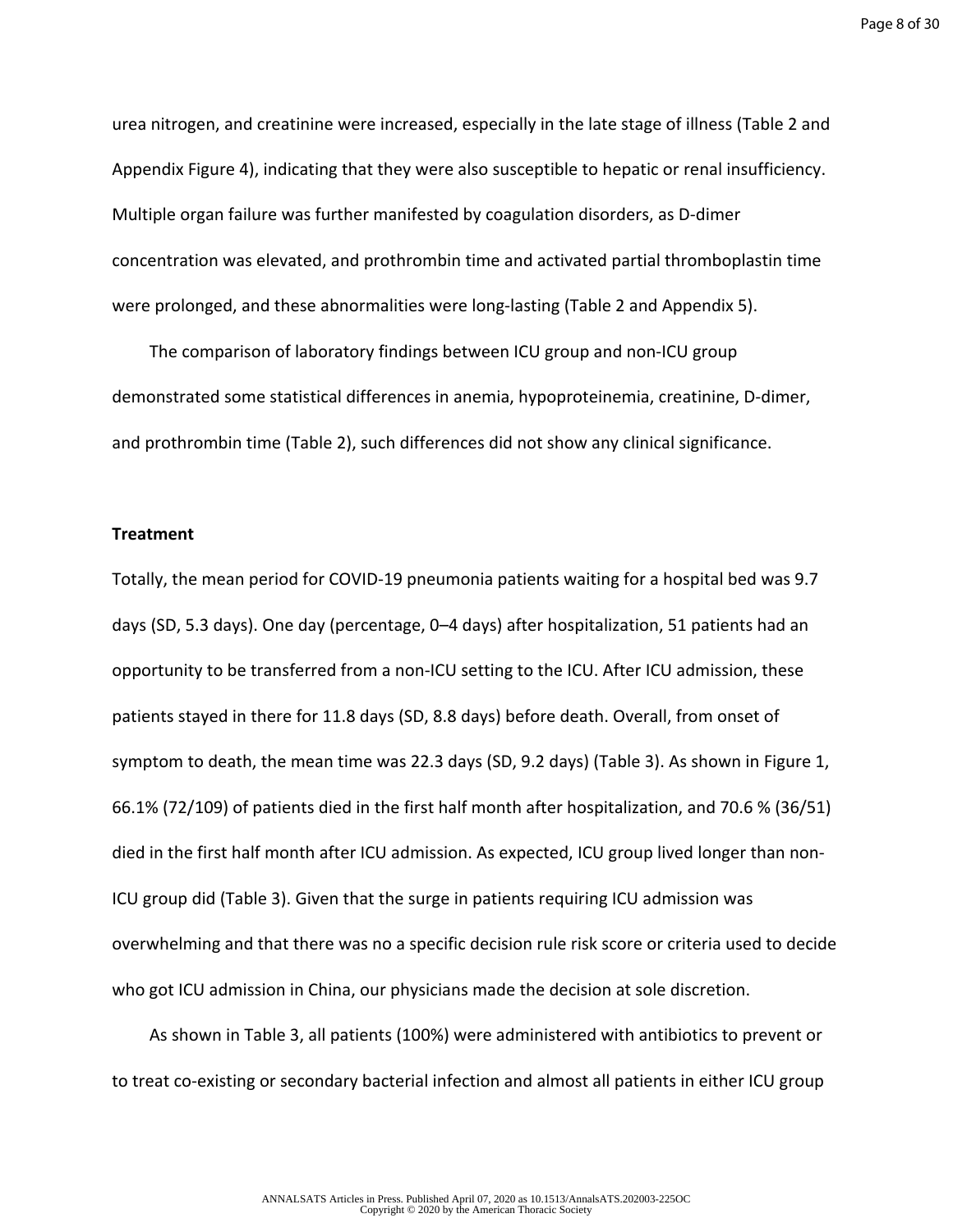(96.1%) or non-ICU group (93.1%) were administered with antivirus drugs (oseltamivir or peramivir) to treat possible influenza. 20 (39.2%) patients in ICU group, but none in non-ICU group were administered with antifungal drugs. However, actual lung bacterial or fungal infection were documented in only 42 (38.5%) patients.

Hoping to alleviate severe inflammatory response, glucocorticoids were given to 83 (76.1%) patients; hoping to enhance immunocompetence, intravenous immune globulin was given to 66 (60.6%) (Table 3). Indicated by the elevation of D-dimer and extension of prothrombin time and/or activated partial thromboplastin time, anticoagulant therapy was given to 42 (38.5%) patients. In addition, more patients in ICU group received immune globulin and anticoagulant therapy than those in non-ICU group did (Table 3).

Due to rapid progressive hypoxemia, oxygen therapy was provided for all patients, including high-flow nasal cannula oxygen therapy (39.4%), noninvasive mechanical ventilation (58.7%), and invasive ventilation (30.3%). In addition, 12 (11.0%) patients received continuous renal-replacement therapy, and 7 (6.4%) received extracorporeal membrane oxygenation (Table 3). In our settings, invasive ventilation and extracorporeal membrane oxygenation could only be performed in ICU. All 51 patients admitted to ICU needed invasive mechanical ventilation, unfortunately, only 33 (64.7%) of them did so due to a lack of ventilators.

## **Discussion**

This multi-center observational study of 109 decedents indicated that mortality due to COVID-19 pneumonia was concentrated in old people whose age was always above 65 years, especially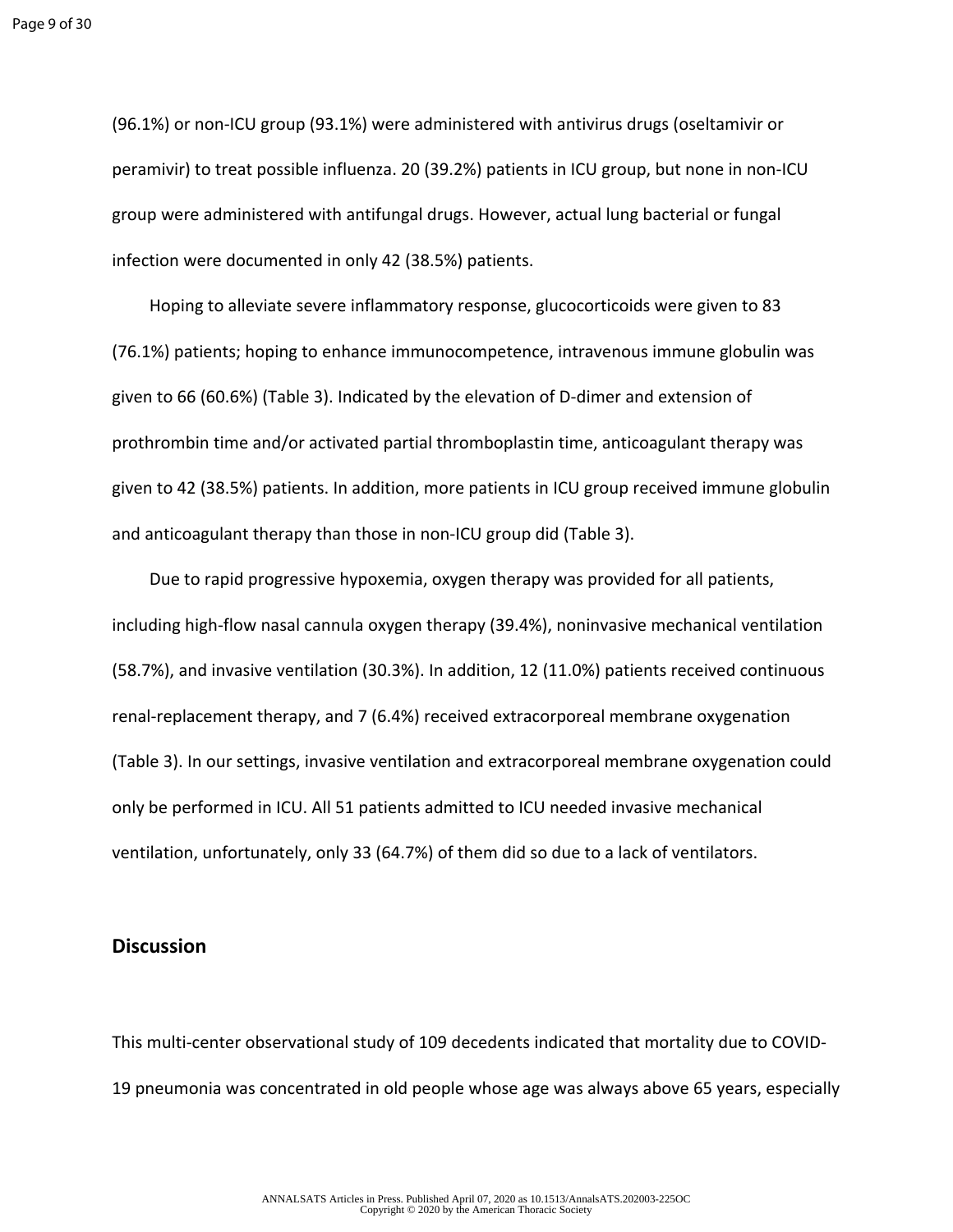Page 10 of 30

those with major comorbidities, and that 51 patients admitted to ICU lived longer than 58 patients who did not gain admission to ICU. It must be an important issue how a healthcare system to allocate the ICU resource, when facing overwhelming numbers of critical ill patients. There were a total of 1379 beds in our three designated COVID-19 hospitals, however, only 43 ICU beds were available for patients with severe COVID-19 pneumonia. All 51 patients admitted to ICU died in there, none had a chance to be transferred to a general ward because of rapid progressive disease. Given that the numbers of critical ill patients with COVID-19 pneumonia far exceeded the numbers of ICU beds, and that no specific decision rule risk scores or criteria were available for judging who got ICU admission, our physicians made the decision at sole discretion. Usually, only after someone in ICU had died, and next one in waiting could then be transferred into ICU during the study period. Occasionally if any, the physicians tended to allocate the ICU care to the younger patients since they seemed to have higher possibilities to survive.

It is not surprising that there were approximately twice as many men as women among the non-survivors with COVID-19 pneumonia, as in most infectious diseases and related conditions such as sepsis and septic shock, men always represent a larger proportion of cases and have a higher mortality (10, 11). In one single-center retrospective study, 32 non-survivors were older and were more likely to have per-existing chronic medical illness (12). In the present study, we noted that only 3 (2.8%) of decedents was younger than 50 years old, while 83 (76.1%) were above 65 years old. We also noted that most patients suffered from underlying comorbidities, and their most common comorbidities included hypertension, cardiovascular or cerebrovascular diseases, diabetes, chronic digestive disorders. In contrast, severe disease and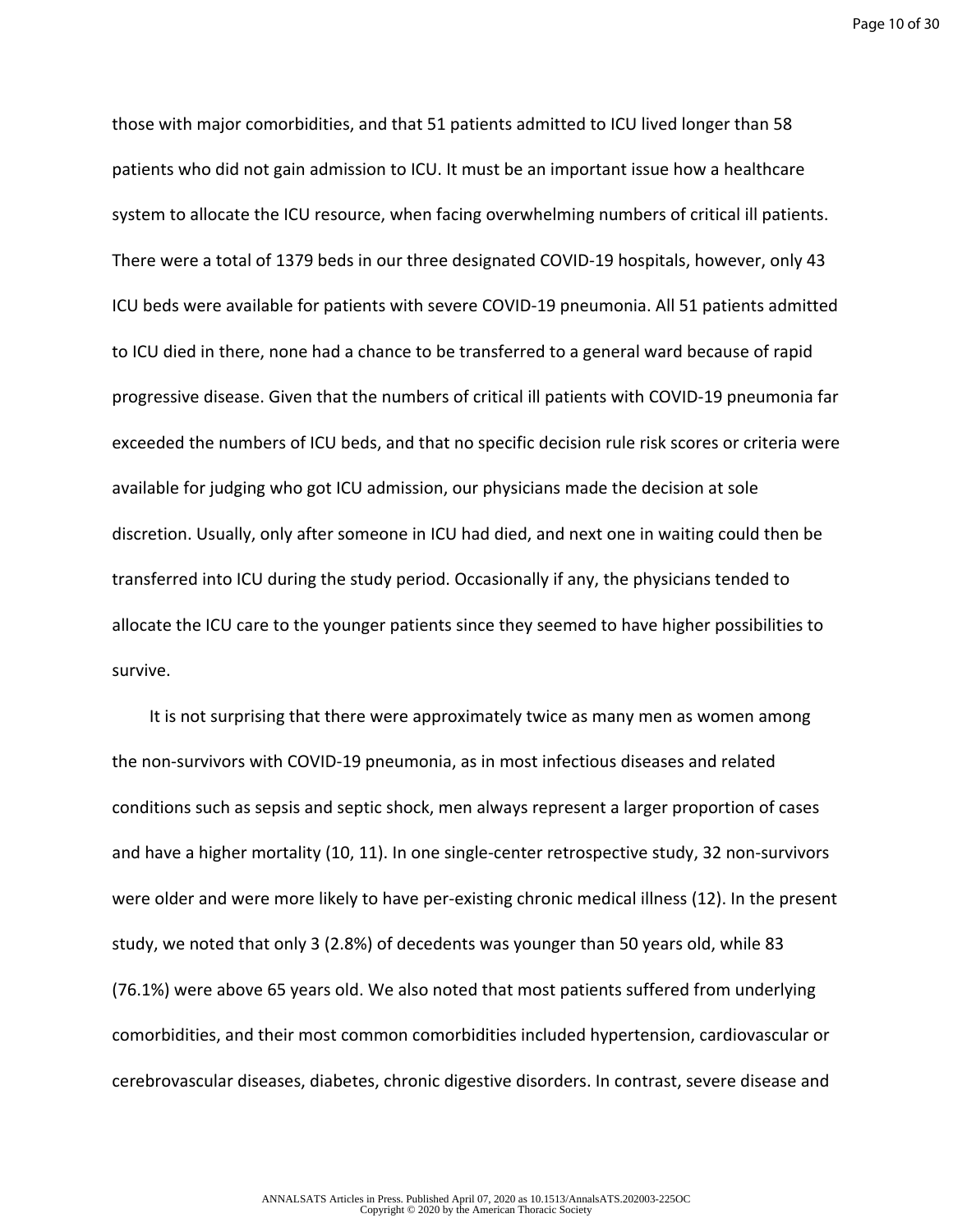mortality of 2009 influenza A (H1N1) infection is concentrated in relatively healthy adolescents and adults between the ages of 10 and 60 years without major comorbidities (13-15).

Pathological study of a patient who died from COVID-19 pneumonia reveals bilateral diffuse alveolar damage with cellular fibromyxoid exudates, interstitial lymphocyte infiltrates, and multinucleated syncytial cells in the intraalveolar spaces (16). Consistent with these extensive pathological abnormalities, widespread bilateral ground-glass opacification and/or consolidation on pulmonary computed tomography were present in all decedents with COVID-19 pneumonia, accounting for that dyspnea was a remarkable symptom. Unfortunately, because of very severe disease, no one had a chance to take second computed tomography. These patients experienced symptoms for a median of around 10 days prior to hospitalization, but rapidly worsened and required care in the ICU within a short time. Some severe patients died right after their arrival to the hospital, some died in general wards before ICU admission in Tianyou Hospital and Central Hospital, or before being transferred to Pulmonary Hospital or Wuhan Jinyintan Hospital for critical care. Although 45 patients in Pulmonary Hospital had an opportunity to receive advanced ventilatory support and rescue therapies for profound hypoxemic respiratory failure, including noninvasive ventilation, invasive ventilation, highfrequency oscillatory ventilation, and extracorporeal membrane oxygenation, they did not survive because of rapid progressive multiple organ failure, especially respiratory failure and heart failure.

None of antiviral drug, antibiotic, antifungal drug, corticosteroid treatment, or immune globulin is routinely recommended to be administered for COVID-19 pneumonia (7), a combination of two or more of these drugs was given to all patients included. Antiviral drugs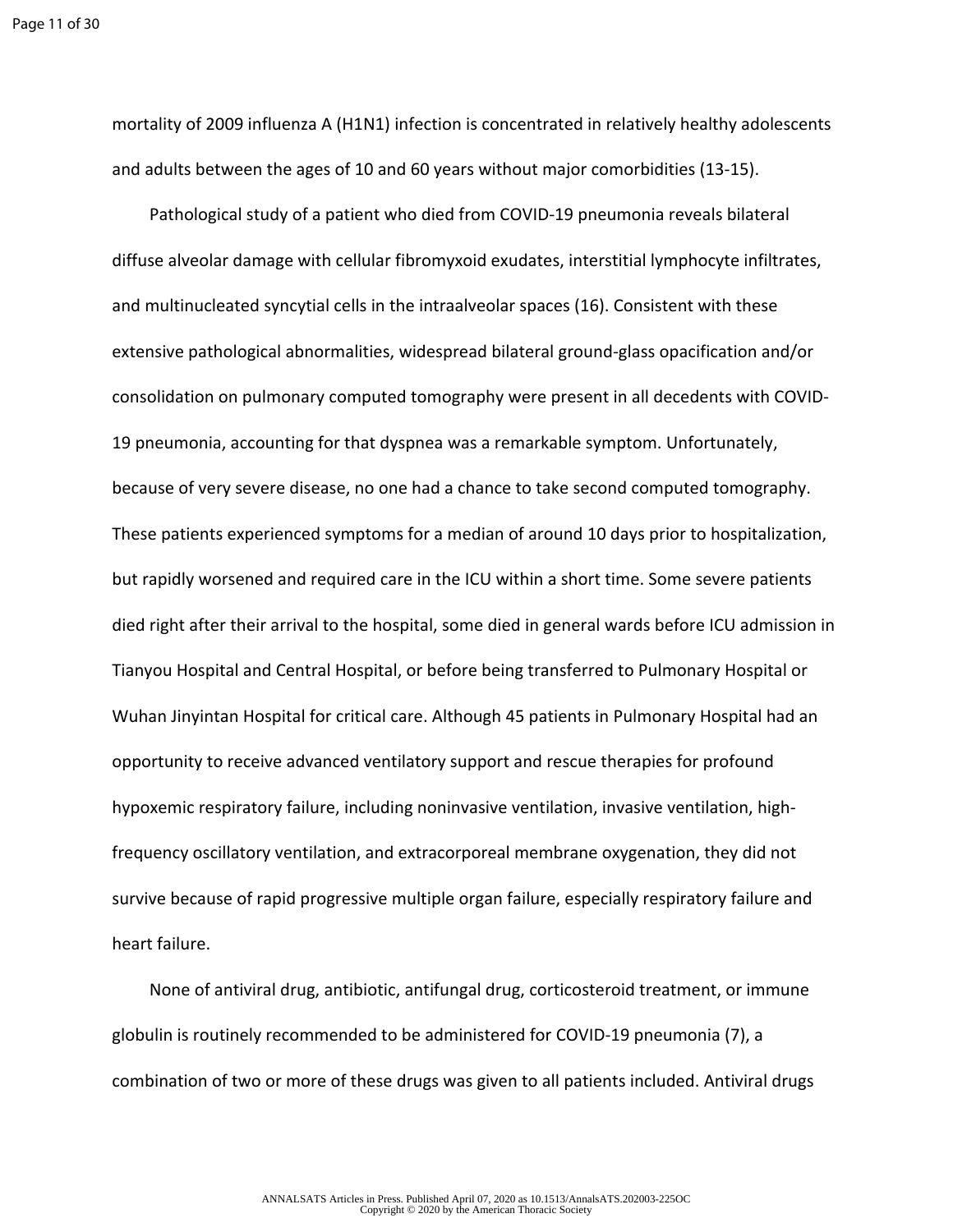Page 12 of 30

were prescribed because a diagnosis of influenza had been suspected or could not be excluded before SARS-CoV-2 test result was available. Empirical broad-spectrum antibacterial agents and/or antifungal regimens were initiated because of the suspicion of community-acquired bacterial pneumonia and/or secondary bacterial and fungal infection. However, actual lung bacterial or fungal infection were documented only in 42 (38.5%) patients at late stage of disease. Corticosteroids were believed to be able to alleviate inflammatory response occurring in lungs, and were therefore given to most patients.

As above mentioned, patients admitted to ICU lived longer than those did not gain admission to ICU, because the ICU group received more active therapies, including mechanical ventilation, continuous renal-replacement therapy, and extracorporeal membrane oxygenation. Unfortunately, all 51 patients admitted to ICU eventually died in there, none had a chance to be transferred to a general ward because of rapid progressive disease. Possibly, some deceased patients should have survived if they had earlier ICU care, especially earlier incubation and invasive ventilation.

This study has a major strength. It represents the largest and detailed series of nonsurvivors of severe COVID-19 pneumonia yet described. These observations of typical clinical features, laboratory findings, and response to therapy should aid in the recognition and clinical management of such infections, especially ICU resource allocation. This study also has major limitations. One is that we did not provide the comparisons of non-survivors and survivors in the present observational study. Another major limitation is that only decedents from three designated COVID-19 hospitals were included in the present study. Actually, there were 35 such hospitals in the urban districts of Wuhan.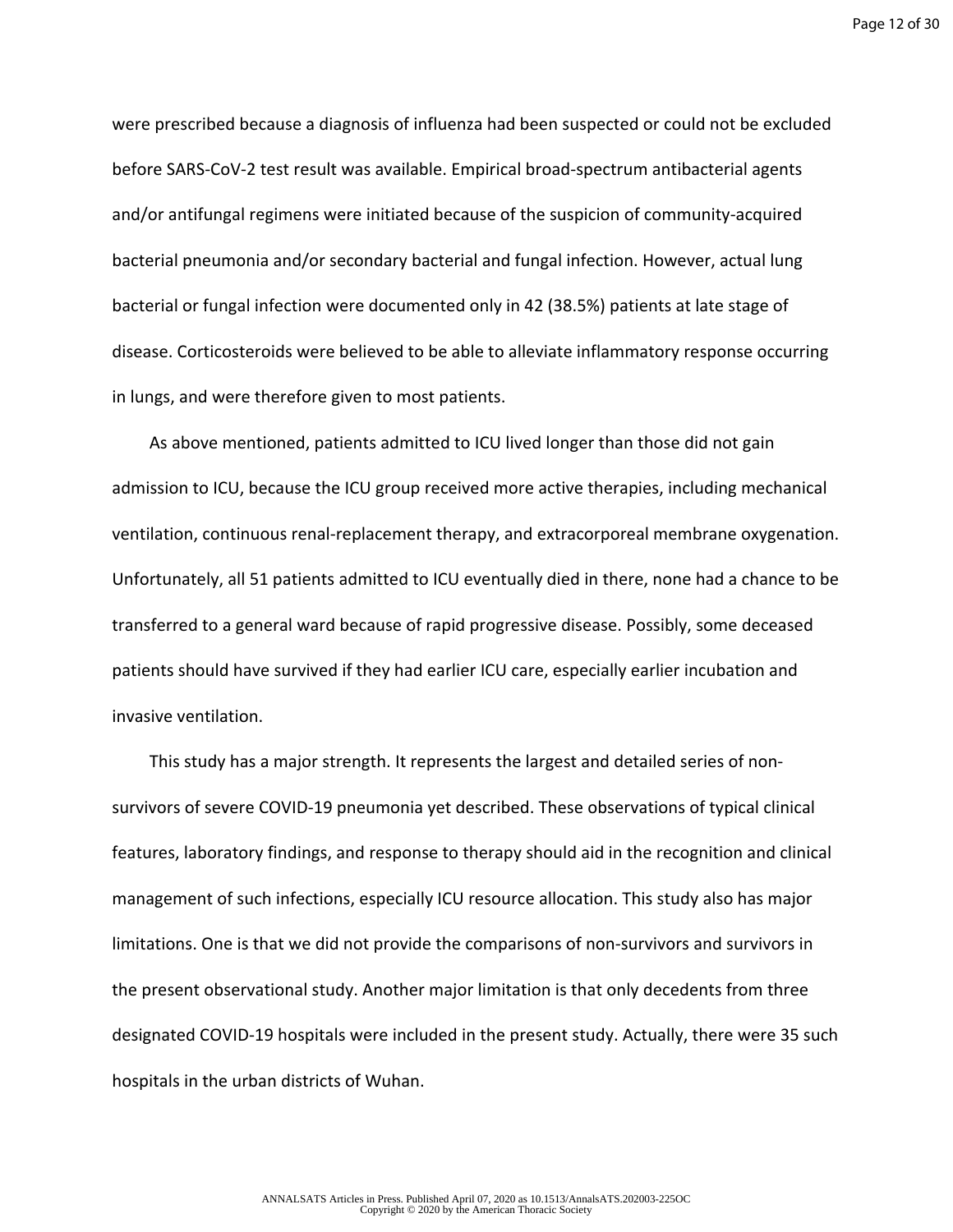In conclusion, our analysis of a multi-center cohort of decedents with COVID-19 pneumonia reveals that death is concentrated in an older patient group, especially those with one or more underlying diseases. Since multiple organ failure, especially respiratory failure and heart failure, occurred rapidly after hospital admission, ICU care should be provided as soon as possible for severe patients with COVID-19 pneumonia. A social distancing policy should be proposed to slow the rate of cases and prevent health care systems from being overwhelmed by cases for whom they cannot provide ICU care.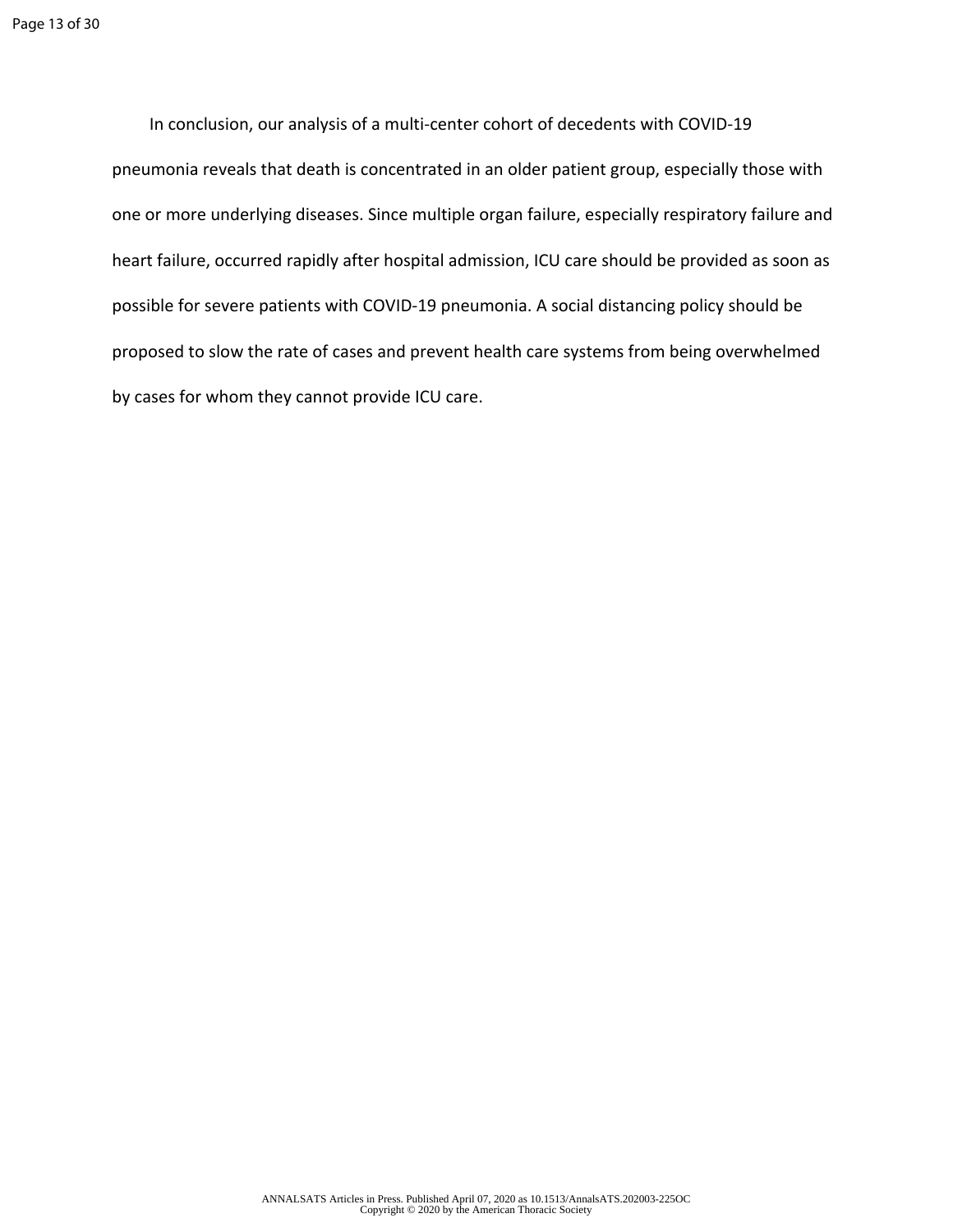# **References**

- 1. Johns hopkins university csse. Wuhan coronavirus (2019-ncov) global cases ([https://gisanddata.Maps.Arcgis.Com/apps/opsdashboard/index.Html#/bda7594740fd4029](https://gisanddata.Maps.Arcgis.Com/apps/opsdashboard/index.Html#/bda7594740fd40299423467b48e9ecf6) [9423467b48e9ecf6\)](https://gisanddata.Maps.Arcgis.Com/apps/opsdashboard/index.Html#/bda7594740fd40299423467b48e9ecf6) (accessed march 30, 2020).
- 2. Huang C, Wang Y, Li X, Ren L, Zhao J, Hu Y, Zhang L, Fan G, Xu J, Gu X, Cheng Z, Yu T, Xia J, Wei Y, Wu W, Xie X, Yin W, Li H, Liu M, Xiao Y, Gao H, Guo L, Xie J, Wang G, Jiang R, Gao Z, Jin Q, Wang J, Cao B. Clinical features of patients infected with 2019 novel coronavirus in wuhan, china. *Lancet* 2020;10.1016/S0140-6736(20)30183-5.
- 3. Chen NS, Zhou M, Dong X, Qu JM, Gong FY, Han Y, Qiu Y, Wang JL, Liu Y, Wei Y, Xia JA, Yu T, Zhang XX, Zhang L. Epidemiological and clinical characteristics of 99 cases of 2019 novel coronavirus pneumonia in wuhan, china: A descriptive study. *Lancet* 2020;10.1016/S0140- 6736(20)30211-7.
- 4. Zhou F, Yu T, Du R, Fan G, Liu Y, Liu Z, Xiang J, Wang Y, Song B, Gu X, Guan L, Wei Y, Li H, Wu X, Xu J, Tu S, Zhang Y, Chen H, Cao B. Clinical course and risk factors for mortality of adult inpatients with covid-19 in wuhan, china: A retrospective cohort study. *Lancet*  2020;10.1016/S0140-6736(20)30566-3.
- 5. Chen T, Wu D, Chen H, Yan W, Yang D, Chen G, Ma K, Xu D, Yu H, Wang H, Wang T, Guo W, Chen J, Ding C, Zhang X, Huang J, Han M, Li S, Luo X, Zhao J, Ning Q. Clinical characteristics of 113 deceased patients with coronavirus disease 2019: Retrospective study. *BMJ*  2020;368:m1091.
- 6. Wu C, Chen X, Cai Y, Xia J, Zhou X, Xu S, Huang H, Zhang L, Zhou X, Du C, Zhang Y, Song J, Wang S, Chao Y, Yang Z, Xu J, Zhou X, Chen D, Xiong W, Xu L, Zhou F, Jiang J, Bai C, Zheng J, Song Y. Risk factors associated with acute respiratory distress syndrome and death in patients with coronavirus disease 2019 pneumonia in wuhan, china. *JAMA Intern Med*  2020;10.1001/jamainternmed.2020.0994.
- 7. Who. Clinical management of severe acute respiratory infection when novel coronavirus (ncov) infection is suspected: Interim guidance. January 28, 2020. ([https://www.Who.Int/publications-detail/clinical-management-of-severe-acute](https://www.Who.Int/publications-detail/clinical-management-of-severe-acute-respiratory-infection-when-novel-coronavirus-(ncov)-infection-is-suspected)[respiratory-infection-when-novel-coronavirus-\(ncov\)-infection-is-suspected\)](https://www.Who.Int/publications-detail/clinical-management-of-severe-acute-respiratory-infection-when-novel-coronavirus-(ncov)-infection-is-suspected) (accessed febuary 26, 2020).
- 8. Wang D, Hu B, Hu C, Zhu F, Liu X, Zhang J, Wang B, Xiang H, Cheng Z, Xiong Y, Zhao Y, Li Y, Wang X, Peng Z. Clinical characteristics of 138 hospitalized patients with 2019 novel coronavirus-infected pneumonia in wuhan, china. *JAMA* 2020;10.1001/jama.2020.1585.
- 9. Guan W, Ni Z, Hu Y, Liang W, Ou C, J. He, Liu L, Shan H, Lei C, Hui DSC, Du B, Li L, Zeng G, Yuen K-Y, Chen R, Tang C, Wang T, Chen P, Xiang J, Li S, Wang J-L, Liang Z, Peng Y, Wei L, Liu Y, Hu Y-H, Peng P, Wang JM, Liu J, Chen Z, Li G, Zheng Z, Qiu S, Luo J, Ye C, Zhu S, N. Z. Clinical characteristics of coronavirus disease 2019 in china. *N Engl J Med*;10.1056/NEJMoa2002032.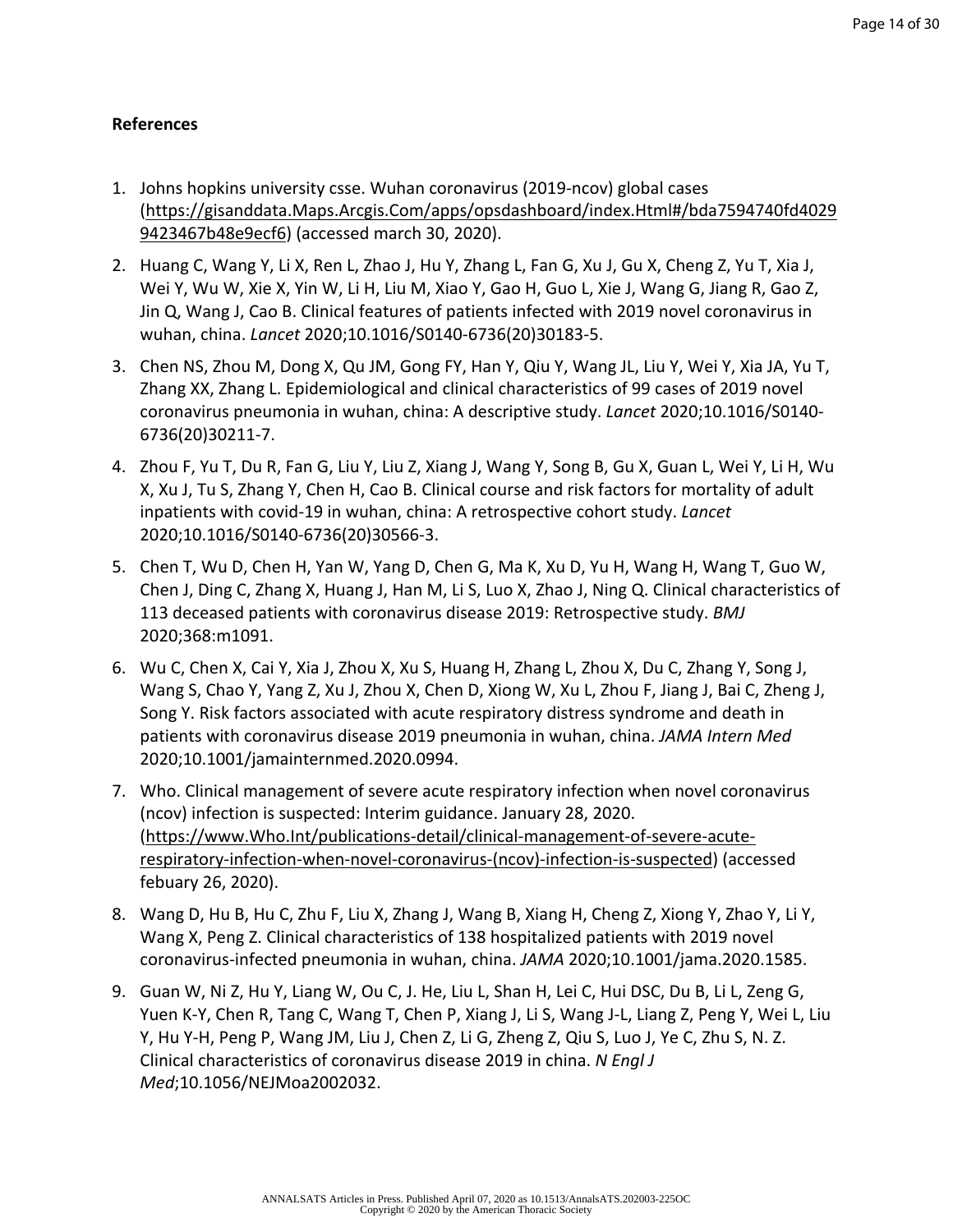- 10. Martin GS, Mannino DM, Eaton S, Moss M. The epidemiology of sepsis in the united states from 1979 through 2000. *N Engl J Med* 2003;348:1546-1554.
- 11. Kumar A, Roberts D, Wood KE, Light B, Parrillo JE, Sharma S, Suppes R, Feinstein D, Zanotti S, Taiberg L, Gurka D, Kumar A, Cheang M. Duration of hypotension before initiation of effective antimicrobial therapy is the critical determinant of survival in human septic shock. *Crit Care Med* 2006;34:1589-1596.
- 12. Yang XB, Yu Y, Xu JQ, Shu HQ, Xia JA, Liu H, Wu YG, Zhang L, Yu Z, Fang MH, Yu T, Wang YX, Pan SG, Zou XJ, Yuan SY, Y. S. Clinical course and outcomes of critically ill patients with sarscov-2 pneumonia in wuhan, china: A single-centered, retrospective, observational study. *Lancet Respir Med* 2020;10.1016/S2213-2600(20)30079-5.
- 13. Fowler RA, Lapinsky SE, Hallett D, Detsky AS, Sibbald WJ, Slutsky AS, Stewart TE, Toronto SCCG. Critically ill patients with severe acute respiratory syndrome. *JAMA* 2003;290:367- 373.
- 14. Kumar A, Zarychanski R, Pinto R, Cook DJ, Marshall J, Lacroix J, Stelfox T, Bagshaw S, Choong K, Lamontagne F, Turgeon AF, Lapinsky S, Ahern SP, Smith O, Siddiqui F, Jouvet P, Khwaja K, McIntyre L, Menon K, Hutchison J, Hornstein D, Joffe A, Lauzier F, Singh J, Karachi T, Wiebe K, Olafson K, Ramsey C, Sharma S, Dodek P, Meade M, Hall R, Fowler RA, Canadian Critical Care Trials Group HNC. Critically ill patients with 2009 influenza a(h1n1) infection in canada. *JAMA* 2009;302:1872-1879.
- 15. Dominguez-Cherit G, Lapinsky SE, Macias AE, Pinto R, Espinosa-Perez L, de la Torre A, Poblano-Morales M, Baltazar-Torres JA, Bautista E, Martinez A, Martinez MA, Rivero E, Valdez R, Ruiz-Palacios G, Hernandez M, Stewart TE, Fowler RA. Critically ill patients with 2009 influenza a(h1n1) in mexico. *JAMA* 2009;302:1880-1887.
- 16. Xu Z, Shi L, Wang Y, Zhang J, Huang L, Zhang C, Liu S, Zhao P, Liu H, Zhu L, Tai Y, Bai C, Gao T, Song J, Xia P, Dong J, Zhao J, Wang FS. Pathological findings of covid-19 associated with acute respiratory distress syndrome. *Lancet Respir Med* 2020;10.1016/S2213- 2600(20)30076-X.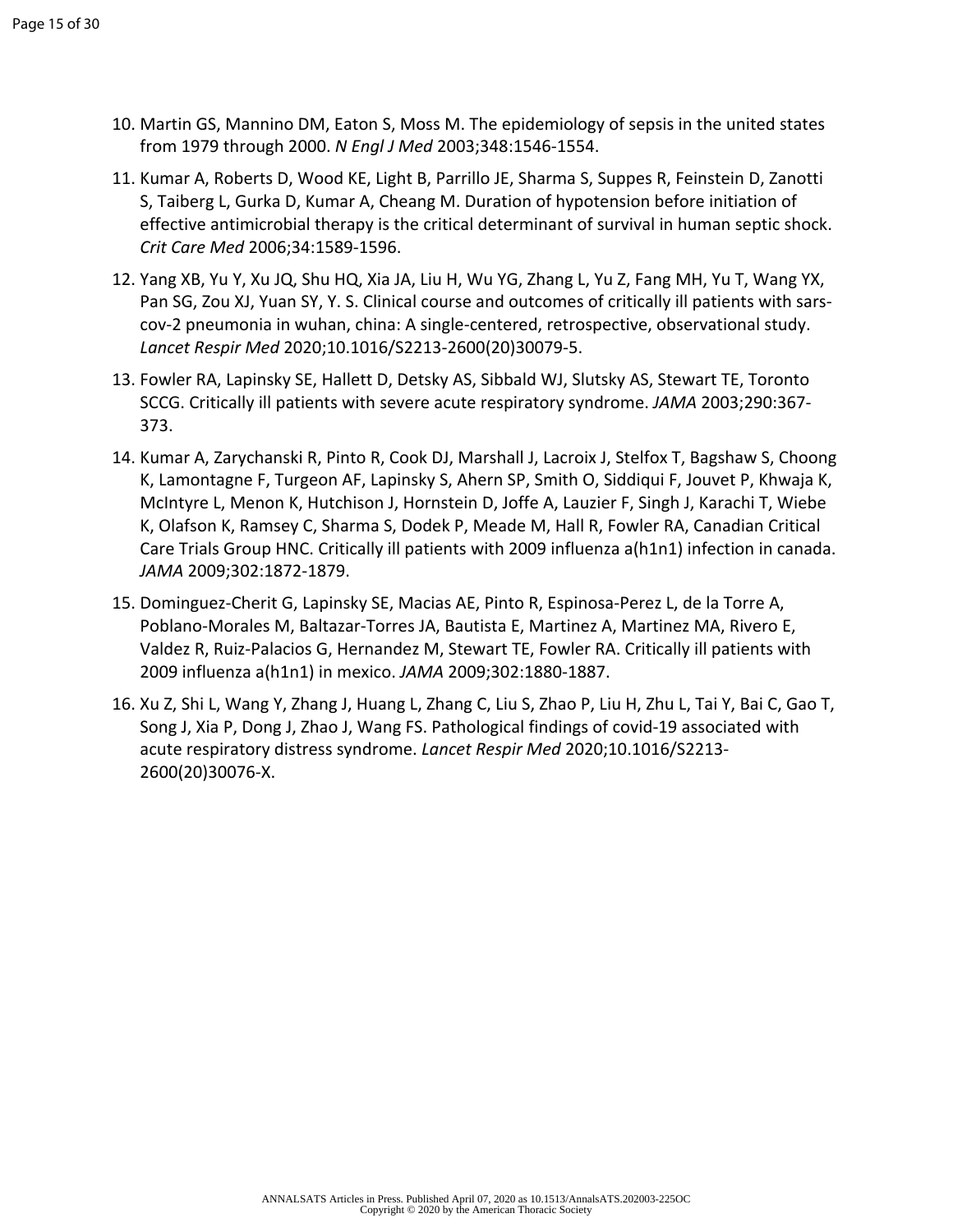# **Figure Legend**

**Figure 1.** Distribution of Death Time After Hospitalization (A, n=109) and After ICU Admission (B,

n=51) among Decedents with COVID-19 Pneumonia.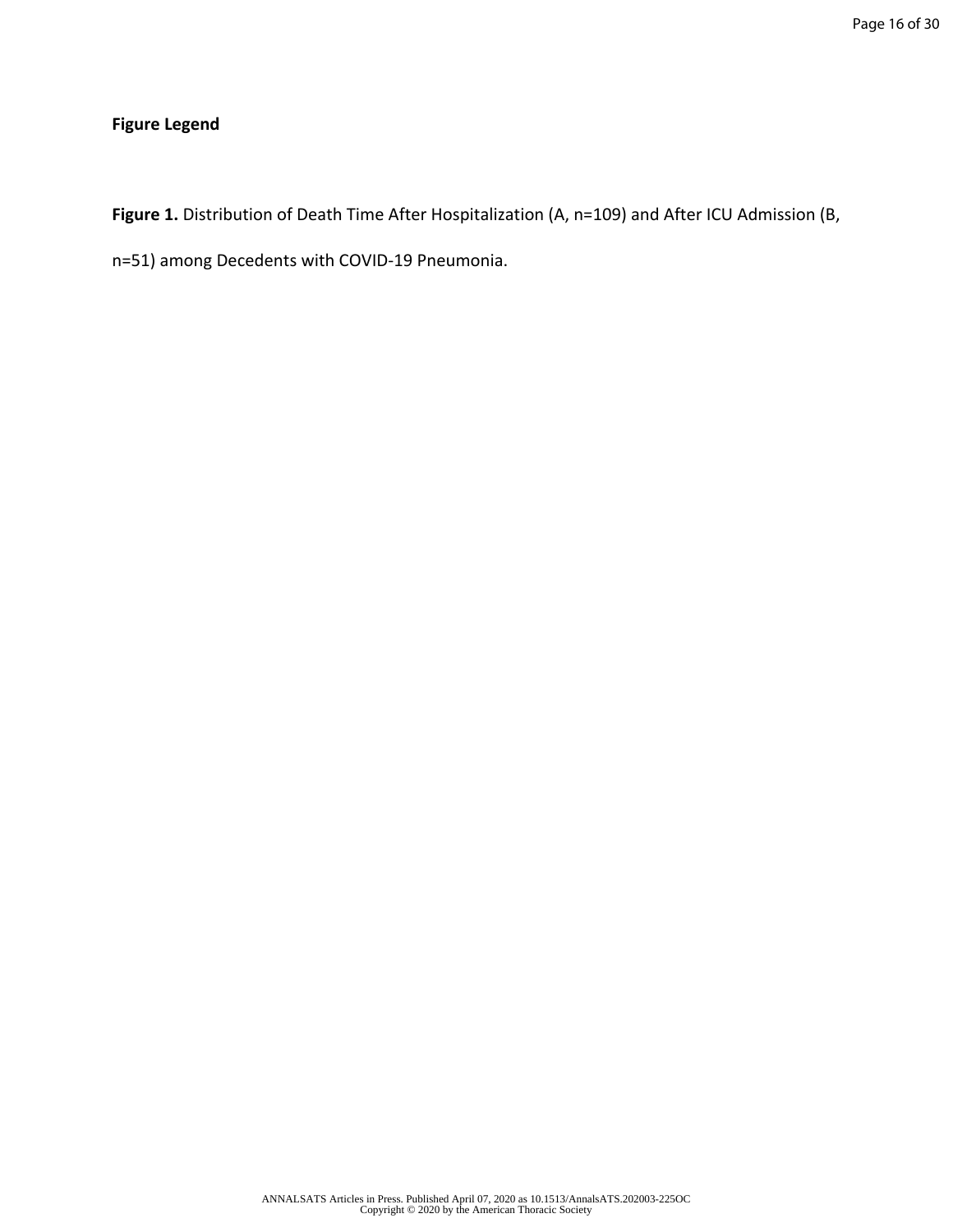| Characteristic                    | Total       | ICU           | Non-ICU     | P value |
|-----------------------------------|-------------|---------------|-------------|---------|
|                                   | $(n=109)$   | $(n=51)$      | $(n=58)$    |         |
| Age, years                        |             |               |             |         |
| Mean±SD, years                    | 70.7±10.9   | 68.4±9.7      | 72.7±11.6   | 0.038   |
| Subgroup, No. (%)                 |             |               |             | 0.005   |
| $\leq$ 49 years                   | 3(2.8)      | 3(5.9)        | 0(0)        |         |
| $50 - 64$ years                   | 23(21.1)    | 10(19.6)      | 13 (22.4)   |         |
| $65 - 74$ years                   | 45 (41.3)   | 27 (52.9)     | 18 (31.0)   |         |
| $\geq$ 75 years                   | 38 (34.8)   | 11(21.6)      | 27 (46.6)   |         |
| Female sex, No. (%)               | 35(32.1)    | 15 (29.4)     | 20 (34.5)   | 0.572   |
| Underlying diseases, No. (%)      |             |               |             |         |
| Hypertension                      | 65 (59.6)   | 29 (56.9)     | 36(62.1)    | 0.580   |
| Cardiovascular or                 | 37 (33.9)   | 15 (29.4)     | 22 (37.9)   | 0.349   |
| cerebrovascular diseases          |             |               |             |         |
| <b>Diabetes</b>                   | 34 (31.2)   | 18 (35.3)     | 16(27.6)    | 0.386   |
| Chronic respiratory disease       | 17(15.6)    | 4(7.8)        | 13 (22.4)   | 0.036   |
| Chronic digestive disorders       | 16 (14.7)   | 6(11.8)       | 10(17.2)    | 0.420   |
| Chronic renal insufficiency       | 8(7.3)      | 1(2.0)        | 7(12.1)     | 0.099   |
| Peripheral vascular disease       | 8(7.3)      | 2(3.9)        | 6(10.3)     | 0.360   |
| Malignancy                        | 8(7.3)      | 2(3.9)        | 6(10.3)     | 0.360   |
| Chronic hepatic insufficiency     | 2(1.8)      | 0(0)          | 2(3.4)      | 0.497   |
| Autoimmune diseases               | 1(0.9)      | 1(2.0)        | 0(0)        | 0.468   |
| Symptoms at onset of illness, No. |             |               |             |         |
| $(\%)$                            |             |               |             |         |
| Fever                             | 99 (90.8)   | 49 (96.1)     | 50 (86.2)   | 0.147   |
| Cough                             | 77 (70.6)   | 36 (70.6)     | 41 (70.7)   | 0.991   |
| Dyspnea                           | 75 (68.8)   | 38 (74.5)     | 37 (63.8)   | 0.228   |
| Fatigue                           | 58 (53.2)   | 22(43.1)      | 36(62.1)    | 0.048   |
| Sputum production                 | 47 (43.1)   | 21(41.2)      | 26 (44.8)   | 0.701   |
| Diarrhea                          | 29 (26.6)   | 15 (29.4)     | 14 (24.1)   | 0.534   |
| Myalgia                           | 19 (17.4)   | 12 (23.5)     | 7(12.1)     | 0.116   |
| Headache                          | 8(7.3)      | 4(7.8)        | 4(6.9)      | 1.000   |
| Hemoptysis                        | 8(7.3)      | 6(11.8)       | 2(3.4)      | 0.196   |
| Vital signs on admission          |             |               |             |         |
| Temperature                       |             |               |             |         |
| Median (IQR), °C                  | 36.6 (36.4- | $36.6(36.5 -$ | 36.6 (36.4- | 0.367   |

**Table 1.** Demography and Clinical Presentation in 109 Decedents with COVID-19 Pneumonia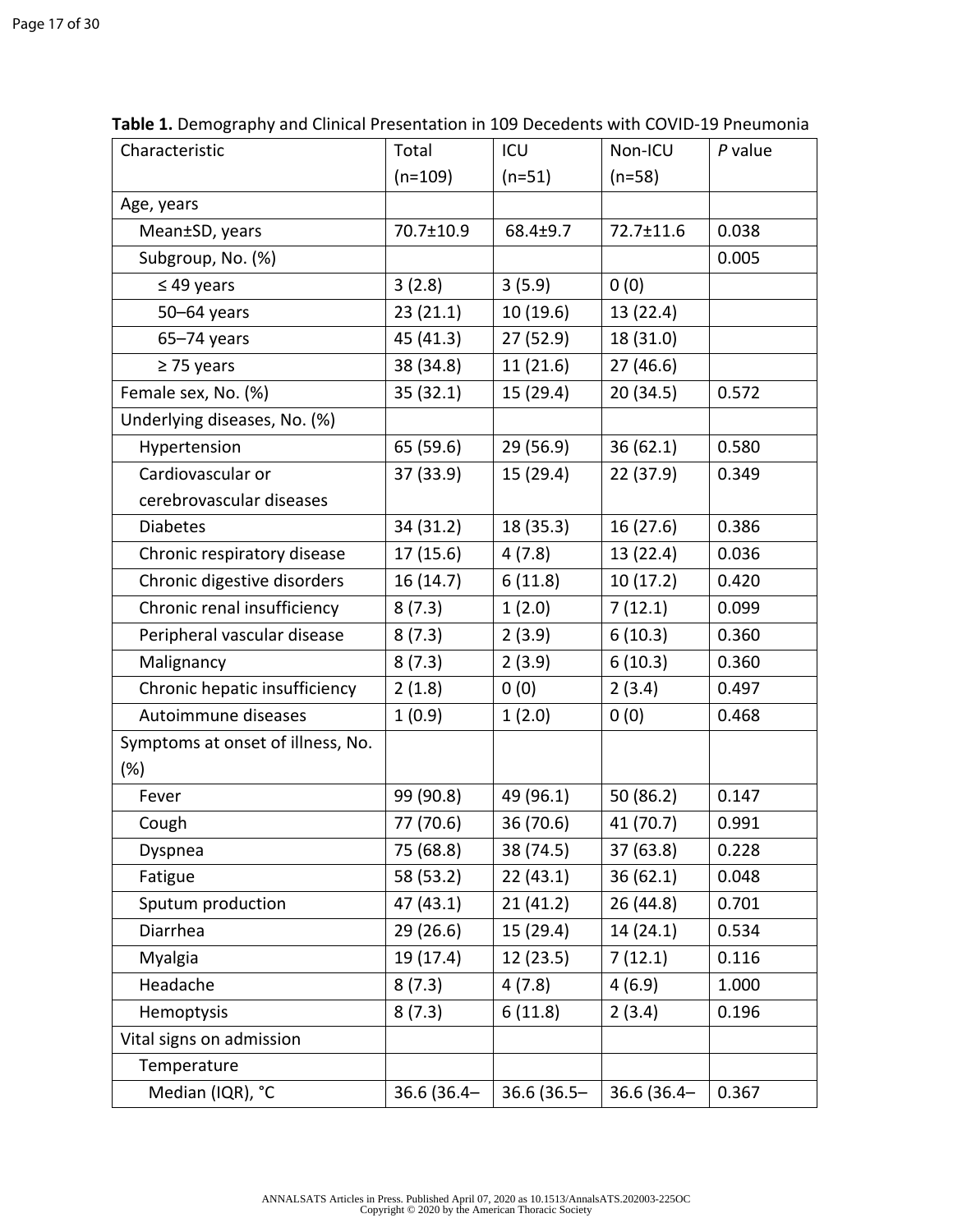|                               | 37.2)         | 37.3)           | 37.2)           |       |
|-------------------------------|---------------|-----------------|-----------------|-------|
| Subgroup, No. (%)             |               |                 |                 | 0.184 |
| $<$ 37.3 °C                   | 83 (76.1)     | 38 (74.5)       | 45 (77.6)       |       |
| 37.3-38.0 °C                  | 17(15.6)      | 7(13.7)         | 10(17.2)        |       |
| 38.1-39.0 °C                  | 6(5.5)        | 3(5.9)          | 3(5.2)          |       |
| $>$ 39.0 °C                   | 3(2.8)        | 3(5.9)          | 0(0)            |       |
| Systolic blood pressure, mmHg | $132+22$      | $131+23$        | $133+22$        | 0.713 |
| Diastolic blood pressure,     | $75 + 12$     | $73 + 11$       | $76 + 13$       | 0.326 |
| mmHg                          |               |                 |                 |       |
| Respiratory rate              |               |                 |                 |       |
| Median (IQR), breath/min      | $20(20-26)$   | $21(20-28)$     | $20(20-25)$     | 0.387 |
| $>$ 24 breath/min, No. (%)    | 32 (29.4)     | 17(33.3)        | 15 (25.9)       | 0.393 |
| Heart rate                    |               |                 |                 |       |
| Mean±SD, breath/min           | 88.5±18.5     | $92.3 \pm 19.6$ | $85.2 \pm 16.9$ | 0.043 |
| > 100 beat/min, No. (%)       | 29 (26.6)     | 17(33.3)        | 12 (20.7)       | 0.136 |
| <b>APACHE II score</b>        | $22.0(16.0 -$ | $26.5(17.0 -$   | $21.0(14.8 -$   | 0.163 |
|                               | 34.8)         | 35.3)           | 33.5)           |       |
| SOFA score                    | $3.0(2.0 -$   | $3.0(2.0 -$     | $3.0(2.0 -$     | 0.880 |
|                               | 6.0)          | 7.0)            | 6.0)            |       |

Comparisons were determined by Student's **t** test, Mann-Whitney U test, or  $\chi^2$  test as appropriate.

**Abbreviations:** APACHE II, Acute Physiology and Chronic Health Evaluation II; IQR, interquartile range; SD, standard difference; SOFA, Sequential Organ Failure Assessment.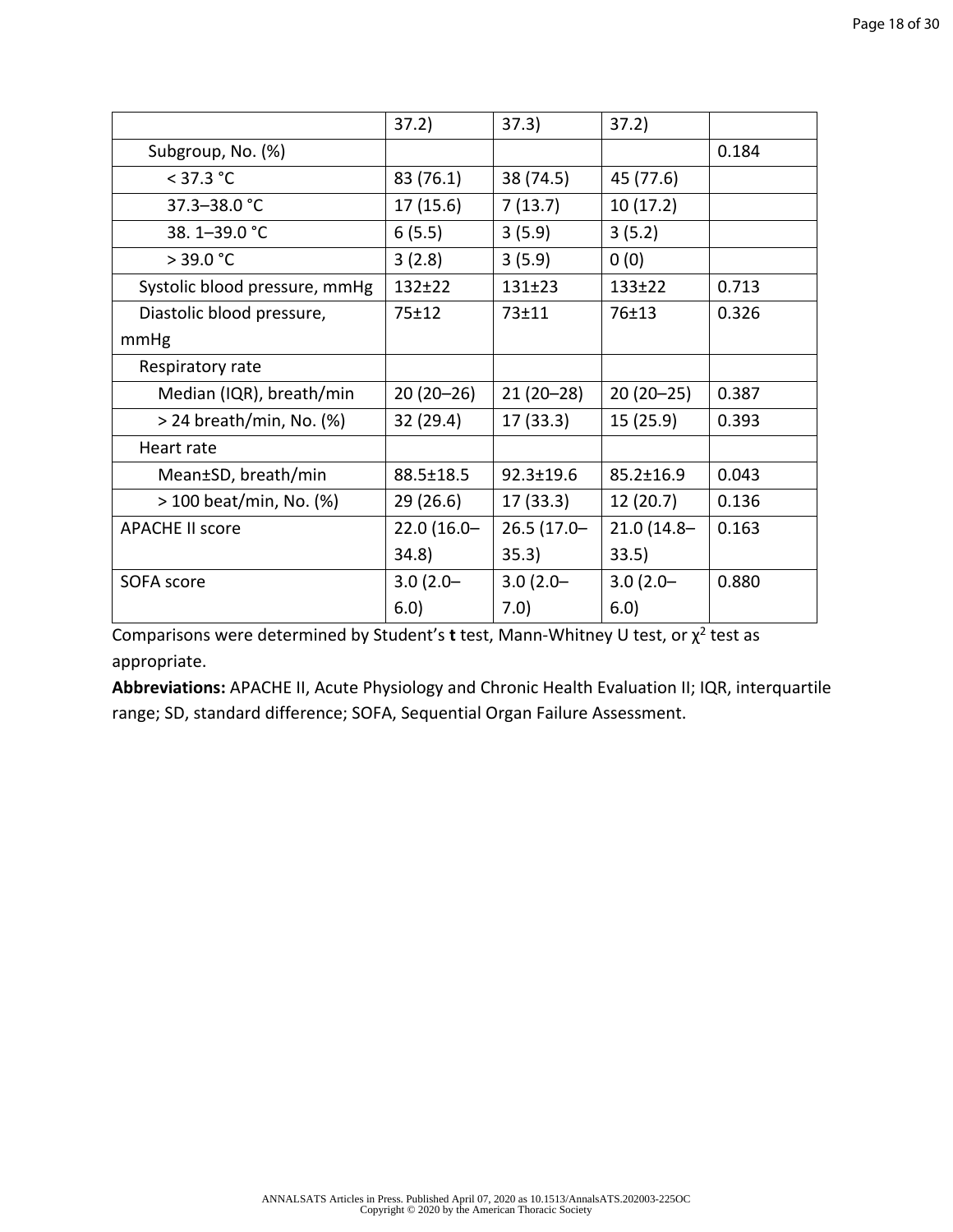| Parameter                                  | Total            | ICU              | Non-ICU         | $P$ value |
|--------------------------------------------|------------------|------------------|-----------------|-----------|
|                                            | $(n=109)$        | $(n=51)$         | $(n=58)$        |           |
| White blood cells                          |                  |                  |                 |           |
| Mean $\pm$ SD, $\times$ 10 <sup>9</sup> /L | $8.7 + 4.8$      | $9.6 \pm 5.5$    | $7.9 + 4.1$     | 0.067     |
| Subgroup, No. (%)                          |                  |                  |                 | 0.897     |
| $< 4 \times 10^9 / L$                      | 15 (13.8)        | 7(13.7)          | 8(13.8)         |           |
| $4 - 10 \times 10^9 / L$                   | 60 (55.0)        | 27(52.9)         | 33 (56.9)       |           |
| $> 10 \times 10^9 / L$                     | 34 (31.2)        | 17(33.3)         | 17 (29.3)       |           |
| Neutrophils                                |                  |                  |                 |           |
| Mean±SD,×10 <sup>9</sup> /L                | $7.5 \pm 4.6$    | $8.3 \pm 5.2$    | $6.9 + 4.1$     | 0.101     |
| Subgroup, No. (%)                          |                  |                  |                 | 0.033     |
| $< 1.8 \times 10^9 / L$                    | 4(3.7)           | 0(0)             | 4(6.9)          |           |
| $1.8 - 6.3 \times 10^9 / L$                | 50 (45.9)        | 21(41.2)         | 29 (50.0)       |           |
| $> 6.3 \times 10^9 / L$                    | 55 (50.5)        | 30 (58.8)        | 25(43.1)        |           |
| Lymphocytes                                |                  |                  |                 |           |
| Median (IQR), ×10 <sup>9</sup> /L          | $0.6(0.4 - 0.9)$ | $0.6(0.4 - 0.9)$ | $0.6(0.5-0.8)$  | 0.817     |
| Subgroup, No. (%)                          |                  |                  |                 | 0.696     |
| $< 1.1 \times 10^9 / L$                    | 90 (82.6)        | 41 (80.4)        | 49 (84.5)       |           |
| $1.1 - 3.2 \times 10^9 / L$                | 18 (16.5)        | 9(17.6)          | 9(15.5)         |           |
| $> 3.2 \times 10^9 / L$                    | 1(0.9)           | 1(2.0)           | 0(0)            |           |
| Red blood cells                            |                  |                  |                 |           |
| Mean± SD, ×10 <sup>12</sup> /L             | $4.2 \pm 0.7$    | $4.3 \pm 0.6$    | $4.0 \pm 0.8$   | 0.022     |
| Subgroup, No. (%)                          |                  |                  |                 | 0.051     |
| < $4.3 \times 10^{12}/L$                   | 62 (56.9)        | 24(47.1)         | 38 (65.5)       |           |
| $4.3 - 5.8 \times 10^{12}/L$               | 46 (42.2)        | 27(52.9)         | 19 (32.8)       |           |
| $> 5.8 \times 10^{12}/L$                   | 1(0.9)           | 0(0)             | 1(1.7)          |           |
| Hemoglobulin                               |                  |                  |                 |           |
| Mean±SD, g/L                               | 125.8±21.2       | $131.2 \pm 17.3$ | 121.0±23.2      | 0.010     |
| $< 110$ g/L, No. (%)                       | 19 (17.4)        | 4(7.8)           | 15(25.9)        | 0.013     |
| Platelets                                  |                  |                  |                 |           |
| Mean $\pm$ SD, $\times$ 10 <sup>9</sup> /L | $169.4 \pm 78.4$ | $169.2 \pm 72.5$ | 169.5±83.9      | 0.983     |
| < $100 \times 10^9$ /L, No. (%)            | 16(14.7)         | 7(13.7)          | 9(15.5)         | 0.792     |
| C-response protein                         |                  |                  |                 |           |
| Mean± SD, mg/L                             | $85.7 \pm 57.3$  | $87.1 \pm 63.0$  | $84.5 \pm 52.3$ | 0.815     |
| $\geq 10$ mg/L, No. (%)                    | 104 (95.4)       | 48 (94.1)        | 56 (96.6)       | 0.883     |

**Table 2.** Blood Analysis in 109 Decedents with COVID-19 Pneumonia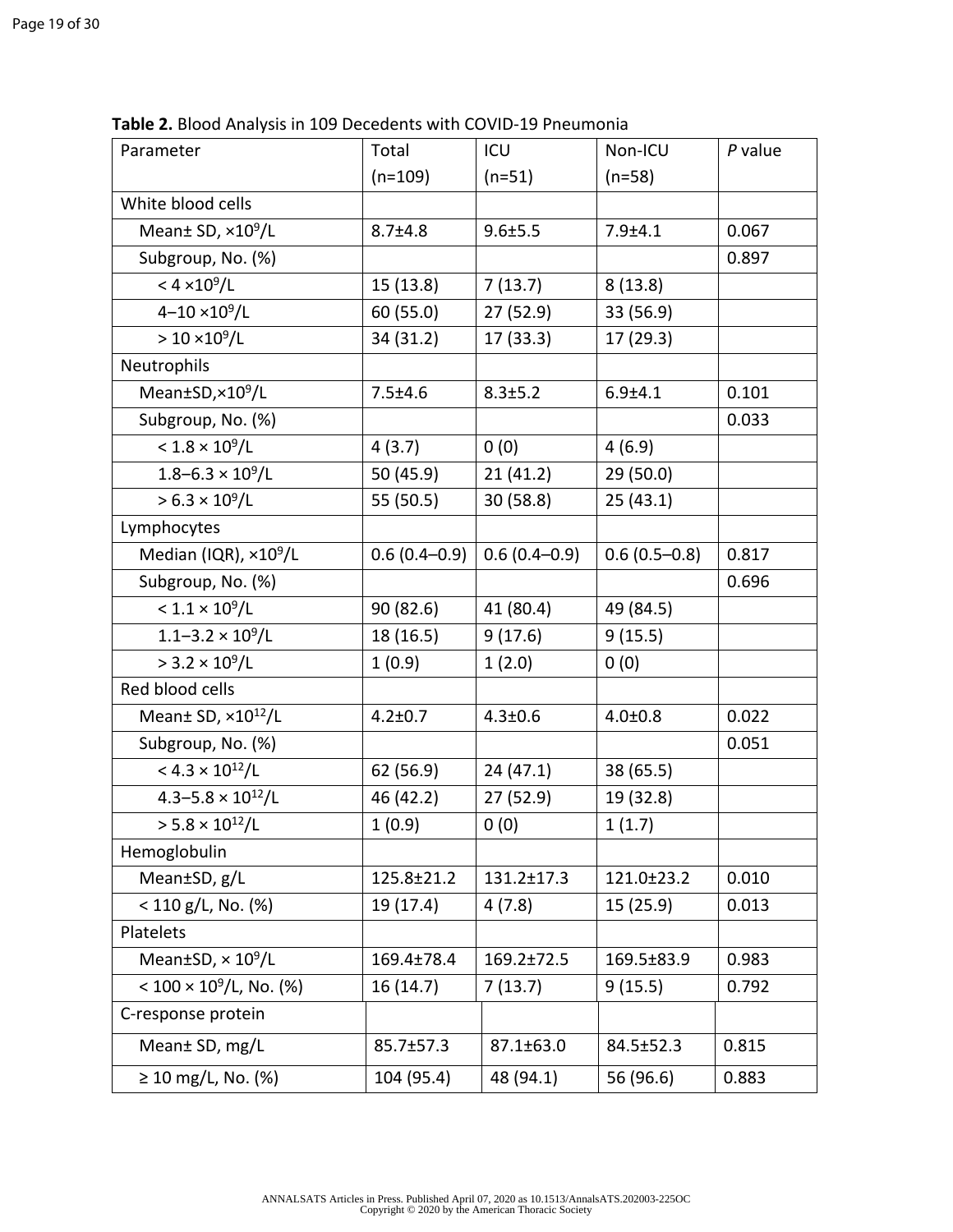| Procalcitonin                 |                  |                  |                 |       |
|-------------------------------|------------------|------------------|-----------------|-------|
| Median (IQR), µg/L            | $0.1(0.1-0.3)$   | $0.1(0.1 - 0.4)$ | $0.1(0.0-0.3)$  | 0.395 |
| $≥ 0.5 \mu g/L$ , No. (%)     | 20(18.3)         | 10(19.6)         | 10(17.2)        | 0.750 |
| PaO <sub>2</sub>              |                  |                  |                 |       |
| Mean±SD, mmHg                 | $62.3 \pm 25.4$  | 63.6±27.4        | $61.1 \pm 23.6$ | 0.617 |
| < 80 mmHg, No. (%)            | 91 (83.5)        | 42 (82.4)        | 49 (84.5)       | 0.765 |
| SaO <sub>2</sub>              |                  |                  |                 |       |
| Median (IQR),%                | $90.0(80.5 -$    | $90.0(80.0 -$    | 90.0 (81.5-     | 0.803 |
|                               | 94.0)            | 95.0)            | 93.3)           |       |
| $<$ 95%, No. (%)              | 84 (77.1)        | 38 (74.5)        | 46 (79.3)       | 0.552 |
| $PaO2:F1O2$                   |                  |                  |                 |       |
| Median (IQR), mmHg            | 124 (90-         | 121 (90-         | 133 (90-        | 0.143 |
|                               | 186)             | 158)             | 230)            |       |
| < 200 mmHg, No. (%)           | 84 (77.1)        | 43 (84.3)        | 41 (70.7)       | 0.091 |
| Cardiac troponin I            |                  |                  |                 |       |
| Median (IQR), µg/L            | $0.0(0.0 - 0.1)$ | $0.0(0.0 - 0.1)$ | $0.0(0.0-0.1)$  | 0.543 |
| $\geq 0.05 \mu g/L$ , No. (%) | 52 (47.7)        | 25(49.0)         | 27(46.6)        | 0.797 |
| Creatine kinase MB            |                  |                  |                 |       |
| Median (IQR), µg/L            | $3.0(1.7-9.5)$   | $2.7(1.4 - 7.0)$ | $(1.7 -$<br>3.9 | 0.182 |
|                               |                  |                  | 10.7)           |       |
| $>$ 5µg/L, No. (%)            | 39 (35.8)        | 15 (29.4)        | 24 (41.4)       | 0.193 |
| Myoglobin                     |                  |                  |                 |       |
| Median (IQR), µg/L            | 68.3(36.6-       | $71.4(37.3 -$    | 68.1 (35.5-     | 0.491 |
|                               | 141.1)           | 153.9)           | 133.7           |       |
| $> 100 \mu g/L$ , No. (%)     | 42 (38.5)        | 23(45.1)         | 19 (32.8)       | 0.187 |
| NT-pro-Brain natriuretic      |                  |                  |                 |       |
| peptide*                      |                  |                  |                 |       |
| Median (IQR), ng/L            | 582.0            | 480.0            | 722.0(498.5-    | 0.134 |
|                               | $(307.0 -$       | $(164.0 -$       | 1335.0)         |       |
|                               | 1097.5)          | 1046.5)          |                 |       |
| $> 300$ ng/L, No. (%)         | 34/45 (75.6)     | 18/28 (64.3)     | 16/17 (94.1)    | 0.057 |
| Albumin                       |                  |                  |                 |       |
| Median (IQR), g/L             | $34.2(31.6 -$    | $33.2(30.7 -$    | 35.6 (32.0-     | 0.011 |
|                               | 37.0)            | 35.2)            | 38.9)           |       |
| $<$ 40 g/L, No. %             | 92(84.4)         | 47 (92.2)        | 45 (77.6)       | 0.036 |
| Alanine aminotransferase      |                  |                  |                 |       |
| Median (IQR), U/L             | $24.0(19.0 -$    | $27.0(21.0 -$    | 21.6 (16.8-     | 0.103 |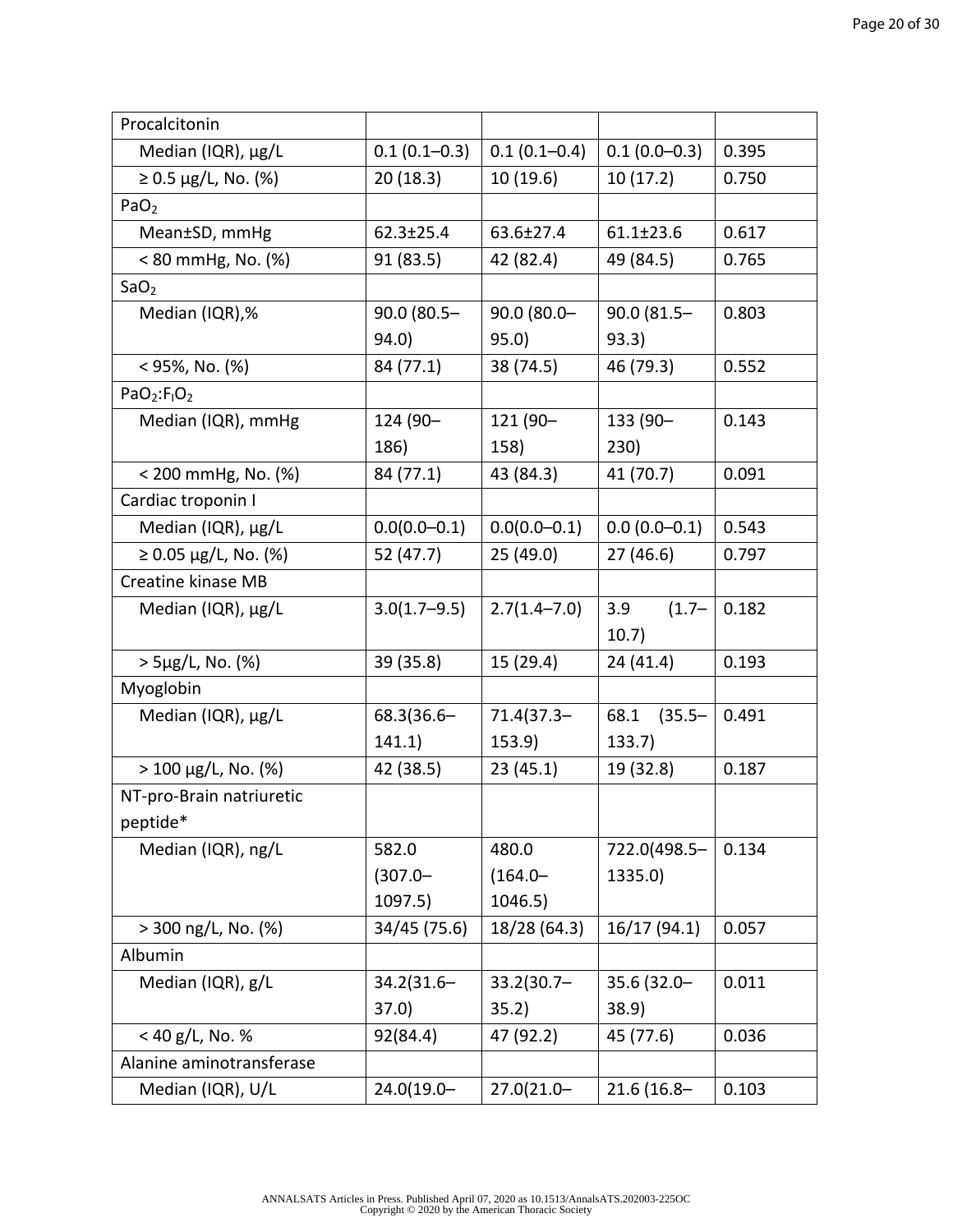|                              | 39.0)            | 45.0             | 36.5)            |       |
|------------------------------|------------------|------------------|------------------|-------|
| $> 50$ U/L, No. (%)          | 18 (16.5)        | 10(19.6)         | 8(13.8)          |       |
| Aspartate aminotransferase   |                  |                  |                  |       |
| Median (IQR), U/L            | $37.0(25.7 -$    | $40.0(27.0 -$    | 32.0 (24.8-      | 0.216 |
|                              | 50.0             | 56.0             | 47.0)            |       |
| $>$ 40 U/L, No. (%)          | 50 (45.9)        | 25(49.0)         | 25(43.1)         | 0.536 |
| Urea nitrogen                |                  |                  |                  |       |
| Median (IQR), mmol/L         | $7.3(5.7 -$      | $7.3(5.4 - 8.7)$ | $7.7(5.7 -$      | 0.101 |
|                              | 10.1)            |                  | 12.4)            |       |
| > 8 mmol/L, No. (%)          | 43 (39.4)        | 16 (31.4)        | 27(46.6)         | 0.106 |
| Creatinine                   |                  |                  |                  |       |
| Median (IQR), µmol/L         | 76.0 (62.3-      | 71.0 (58.0-      | 85.8 (70.0-      | 0.002 |
|                              | 96.0             | 86.0             | 110.3)           |       |
| $>$ 133 $\mu$ mol/L, No. (%) | 12(11.0)         | 2(3.9)           | 10(17.2)         | 0.027 |
| D-dimer, mg/L                |                  |                  |                  |       |
| Median (IQR), mg/L           | $1.4(0.6 - 4.8)$ | $2.3(0.9 - 7.5)$ | $1.0(0.4 - 4.2)$ | 0.011 |
| $> 0.5$ mg/L, No. (%)        | 85 (78.0)        | 44 (86.3)        | 41 (70.7)        | 0.050 |
| Prothrombin time             |                  |                  |                  |       |
| Median (IQR), seconds        | 12.9 (11.6-      | $13.6(12.1 -$    | $12.3(11.3-$     | 0.007 |
|                              | 15.4)            | 16.0)            | 14.4)            |       |
| Subgroup, No. (%)            |                  |                  |                  | 0.023 |
| < 11.0 seconds               | 13 (11.9)        | 3(5.9)           | 10(17.2)         |       |
| 11.0-13.0 seconds            | 44 (40.4)        | 17 (33.3)        | 27(46.6)         |       |
| $>$ 13.0 seconds             | 52 (47.7)        | 31 (60.8)        | 21(36.2)         |       |
| Activated partial            |                  |                  |                  |       |
| thromboplastin time          |                  |                  |                  |       |
| Median (IQR), seconds        | 34.3±10.7        | 35.0±11.9        | 33.8±9.6         | 0.546 |
| Subgroup, No. (%)            |                  |                  |                  | 0.545 |
| < 21.0 seconds               | 7(6.4)           | 2(3.9)           | 5(8.6)           |       |
| 21.0-34.0 seconds            | 54 (49.5)        | 27 (52.9)        | 27 (46.6)        |       |
| > 34.0 seconds               | 48 (44.1)        | 22(43.2)         | 26 (44.8)        |       |
| Potassium                    |                  |                  |                  |       |
| Mean± SD, mmol/L             | $4.1 \pm 0.6$    | $4.0 + 0.7$      | $4.1 \pm 0.6$    | 0.650 |
| Subgroup, No. (%)            |                  |                  |                  | 0.700 |
| $<$ 3.5 mmol/L               | 16(14.7)         | 9(17.7)          | 7(12.1)          |       |
| 3.5-5.5 mmol/L               | 89 (81.7)        | 40 (78.4)        | 49 (84.5)        |       |
| $> 5.5$ mmol/L               | 4(3.7)           | 2(3.9)           | 2(3.4)           |       |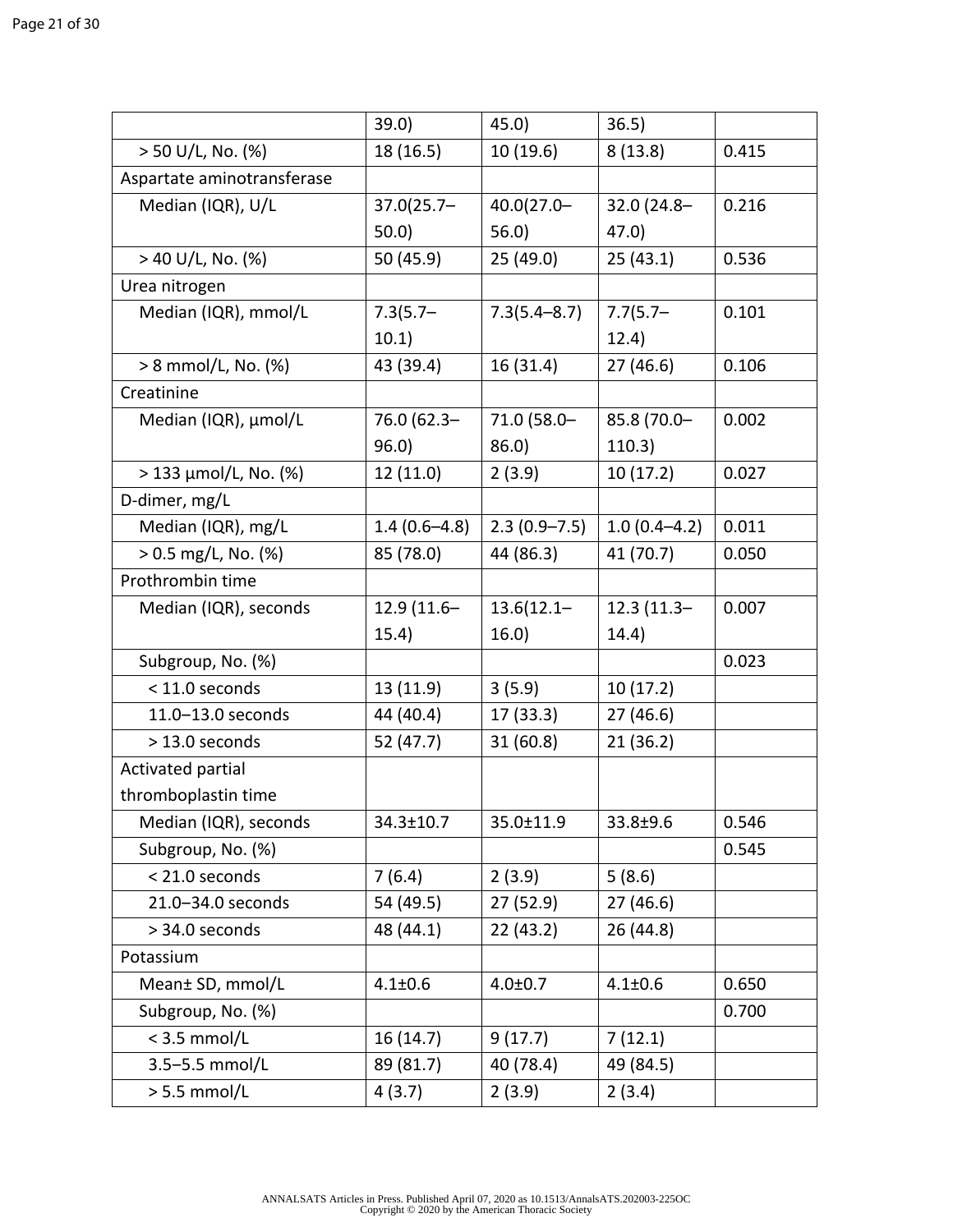| Sodium            |                 |                 |                 |       |
|-------------------|-----------------|-----------------|-----------------|-------|
| Mean± SD, mmol/L  | $138.8 \pm 5.3$ | $139.2 \pm 4.8$ | $138.5 \pm 5.7$ | 0.508 |
| Subgroup, No. (%) |                 |                 |                 | 0.753 |
| $<$ 135 mmol/L    | 24(22.0)        | 10(19.6)        | 14(24.1)        |       |
| 135-145 mmol/L    | 73 (67.0)       | 36 (70.6)       | 37(63.8)        |       |
| $>145$ mmol/L     | 12(11.0)        | 5(9.8)          | 7(12.1)         |       |

\*Data from 45 patients in Wuhan Pulmonary Hospital. Comparisons were determined by Student's *t* test, Mann-Whitney U test, or χ 2 test as appropriate.

Abbreviations: F<sub>I</sub>O<sub>2</sub>, fraction of inspired oxygen; IQR, interquartile range; PaO<sub>2</sub>, arterial partial pressure of oxygen;  $SaO<sub>2</sub>$ , arterial oxygen saturation; SD, standard difference.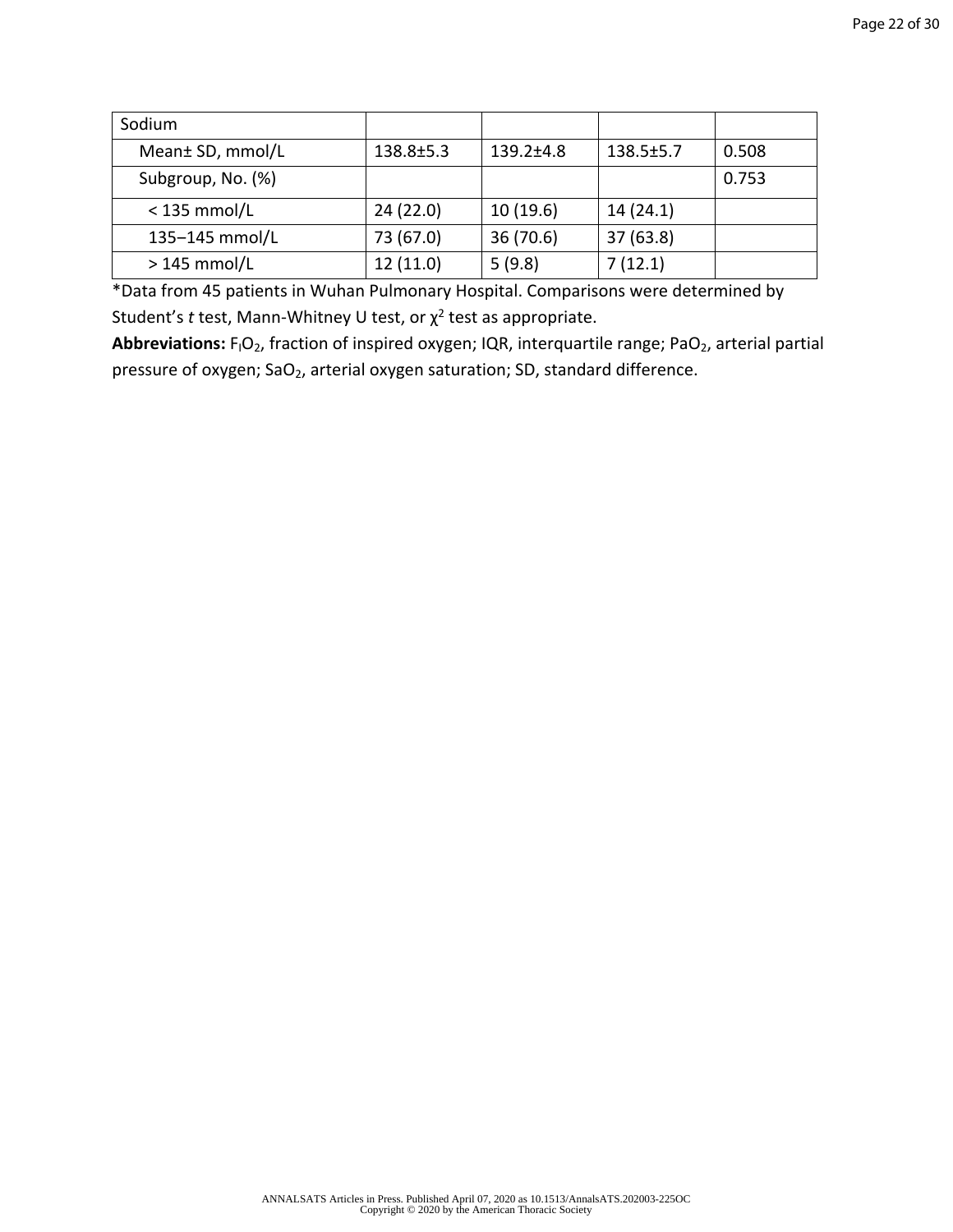| Treatment                              | Total          | ICU            | Non-ICU                  | $P$ Value                |
|----------------------------------------|----------------|----------------|--------------------------|--------------------------|
|                                        | $(n=109)$      | $(n=51)$       | $(n=58)$                 |                          |
| Onset of symptom to, Mean± SD, days    |                |                |                          |                          |
| Hospitalization*                       | $9.7 \pm 5.3$  | $10.5 \pm 4.9$ | 9.0±5.5                  | 0.128                    |
| ICU admission                          | $14.0 \pm 7.6$ | $14.0 \pm 7.6$ |                          |                          |
| Death                                  | $22.3 + 9.2$   | $24.8 + 9.4$   | $20.1 \pm 8.5$           | 0.007                    |
| Period of Hospitalization, Mean± SD,   | $14.1 \pm 8.8$ | $15.9 \pm 8.8$ | $12.5 \pm 8.6$           | 0.044                    |
| days                                   |                |                |                          |                          |
| ICU admission                          |                |                |                          |                          |
| No. (%)                                | 51(46.8)       | 51 (100)       | $\qquad \qquad -$        | $\qquad \qquad$          |
| Period, days                           | $11.8 + 8.8$   | $11.8 + 8.8$   |                          |                          |
| Period of hospitalization to ICU, days | $1.0(0-4.0)$   | $1.0(0-4.0)$   | $\overline{\phantom{0}}$ | $\overline{\phantom{0}}$ |
| Antibiotics, No. (%)                   | 109 (100)      | 51 (100)       | 58 (100)                 | $\qquad \qquad -$        |
| Antivirus drugs, No. (%)               | 103 (94.5)     | 49 (96.1)      | 54 (93.1)                | 0.796                    |
| Antifungal drugs, No. (%)              | 20(18.3)       | 20(39.2)       | 0(0)                     | < 0.001                  |
| Glucocorticoids, No. (%)               | 83 (76.1)      | 34 (66.7)      | 49 (84.5)                | 0.029                    |
| Intravenous immune globulin, No. (%)   | 66 (60.6)      | 41 (80.4)      | 25(43.1)                 | < 0.001                  |
| Anticoagulant therapy, No. (%)         | 42 (38.5)      | 26(51.0)       | 16 (27.6)                | 0.012                    |
| Oxygen therapy                         |                |                |                          |                          |
| High-flow nasal cannula oxygen         | 43 (39.4)      | 21(41.2)       | 22 (37.9)                | 0.729                    |
| therapy, No. (%)                       |                |                |                          |                          |
| Mechanical ventilation, No. (%)        |                |                |                          |                          |
| Noninvasive                            | 64 (58.7)      | 39 (76.5)      | 25(43.1)                 | < 0.001                  |
| Invasive                               | 33 (30.3)      | 33 (64.7)      | 0(0)                     | < 0.001                  |
| Continuous renal-replacement therapy,  | 12 (11.0)      | 10(19.6)       | 2(3.4)                   | 0.007                    |
| No. (%)                                |                |                |                          |                          |
| Extracorporeal membrane oxygenation,   | 7(6.4)         | 7(13.7)        | 0(0)                     | 0.012                    |
| No. (%)                                |                |                |                          |                          |

**Table 3.** Treatment in 109 Decedents with COVID-19 Pneumonia

\*Data are reported from 107 patients, as 2 patients were hospitalized because of other diseases; n = 50 in ICU group and n = 57 in non-ICU group. Comparisons were determined by Student's **t** test or  $\chi^2$  test as appropriate.

**Abbreviations:** SD, standard difference.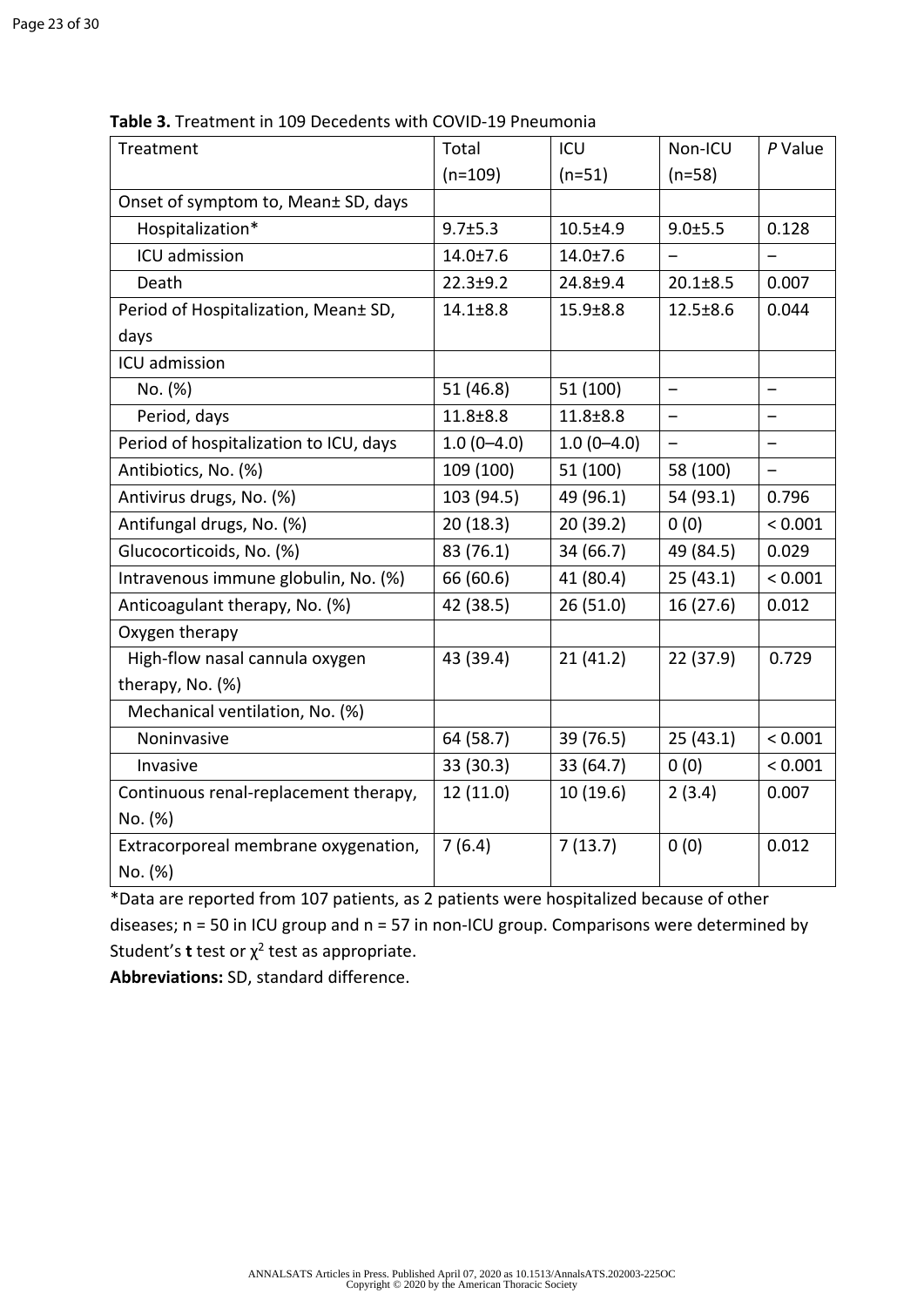

Figure 1. Distribution of Death Time After Hospitalization (A, n=109) and After ICU Admission (B, n=51) among Decedents with COVID-19 Pneumonia.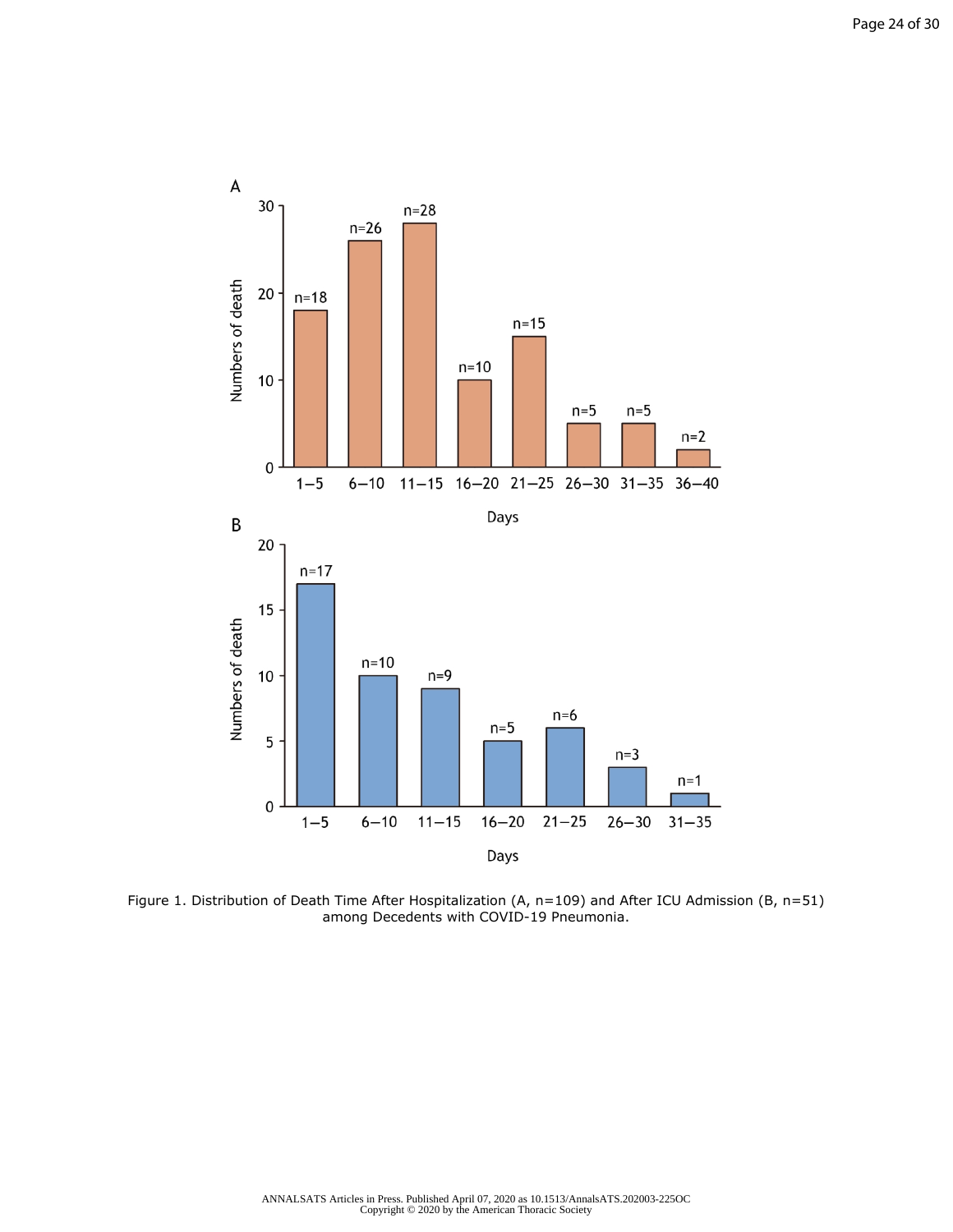# **Online Data Supplement**

# **Hospitalization and Critical Care of 109 Decedents with COVID-19 Pneumonia in Wuhan, China**

Rong-Hui Du, Li-Min Liu, Wen Yin, Wen Wang, Lu-Lu Guan, Ming-Li Yuan, Yu-Lei Li, Yi Hu, Xu-Yan Li, Bing Sun, Peng Peng, Huan-Zhong Shi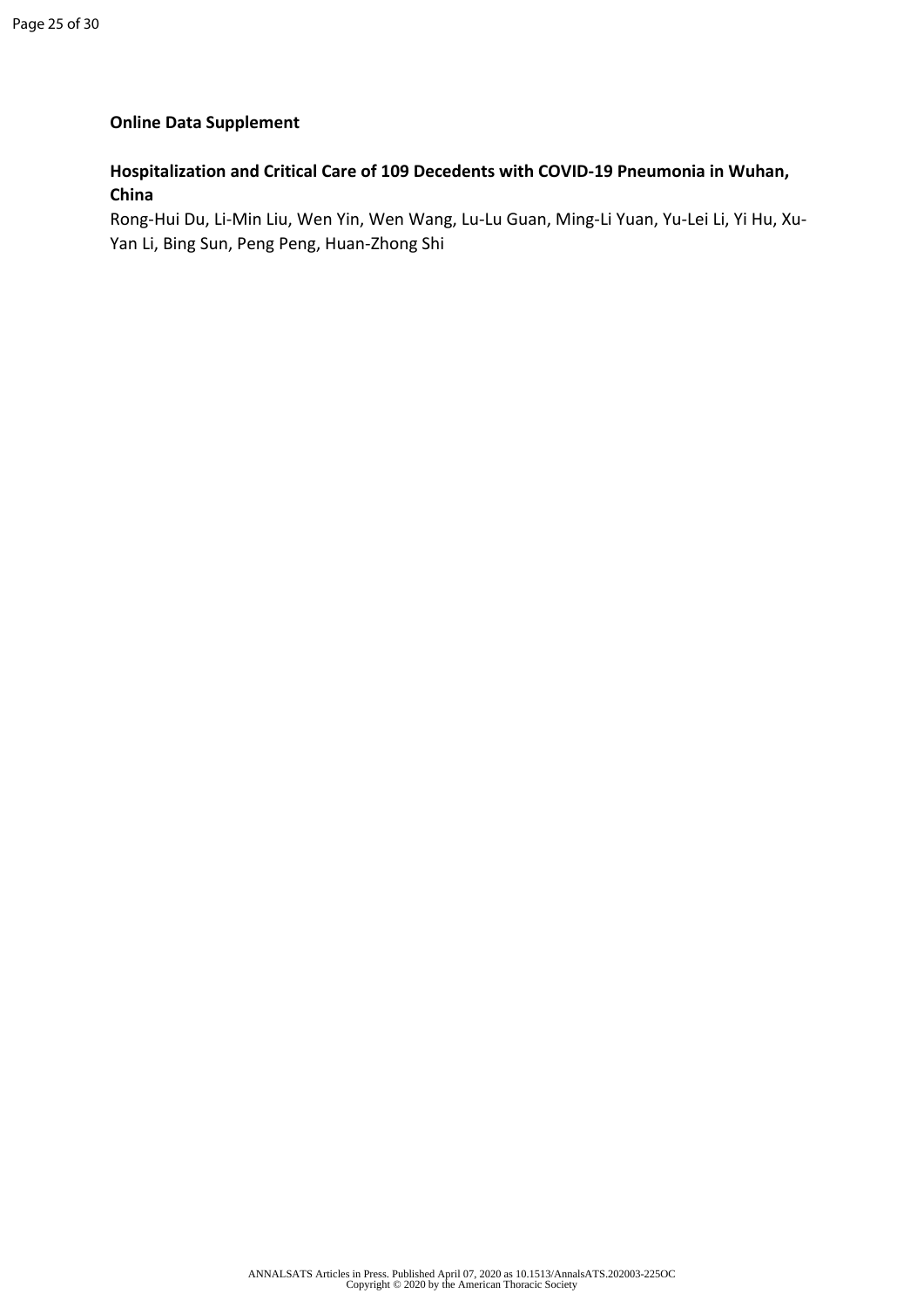

**Appendix Figure 1.** Dynamic Profile of Blood Cell Counts in Deceased Patients with COVID-19 Pneumonia. The changes in numbers of white blood cells (A), neutrophils (B), lymphocytes (C), and red blood cells (D) on the day 1 (n=109), 3 (n=76), 5 (n=72), 7 (n=72), and 14 (n=46) after hospitalization are presented. The lines in black show the upper normal limit of each parameter, and the lines in red show the lower normal limit.  $*P < 0.05$ ,  $\dagger P <$ 0.01 compared with day 1 determined by Student's t test (A, B and D) or Mann-Whitney U test  $(C)$ .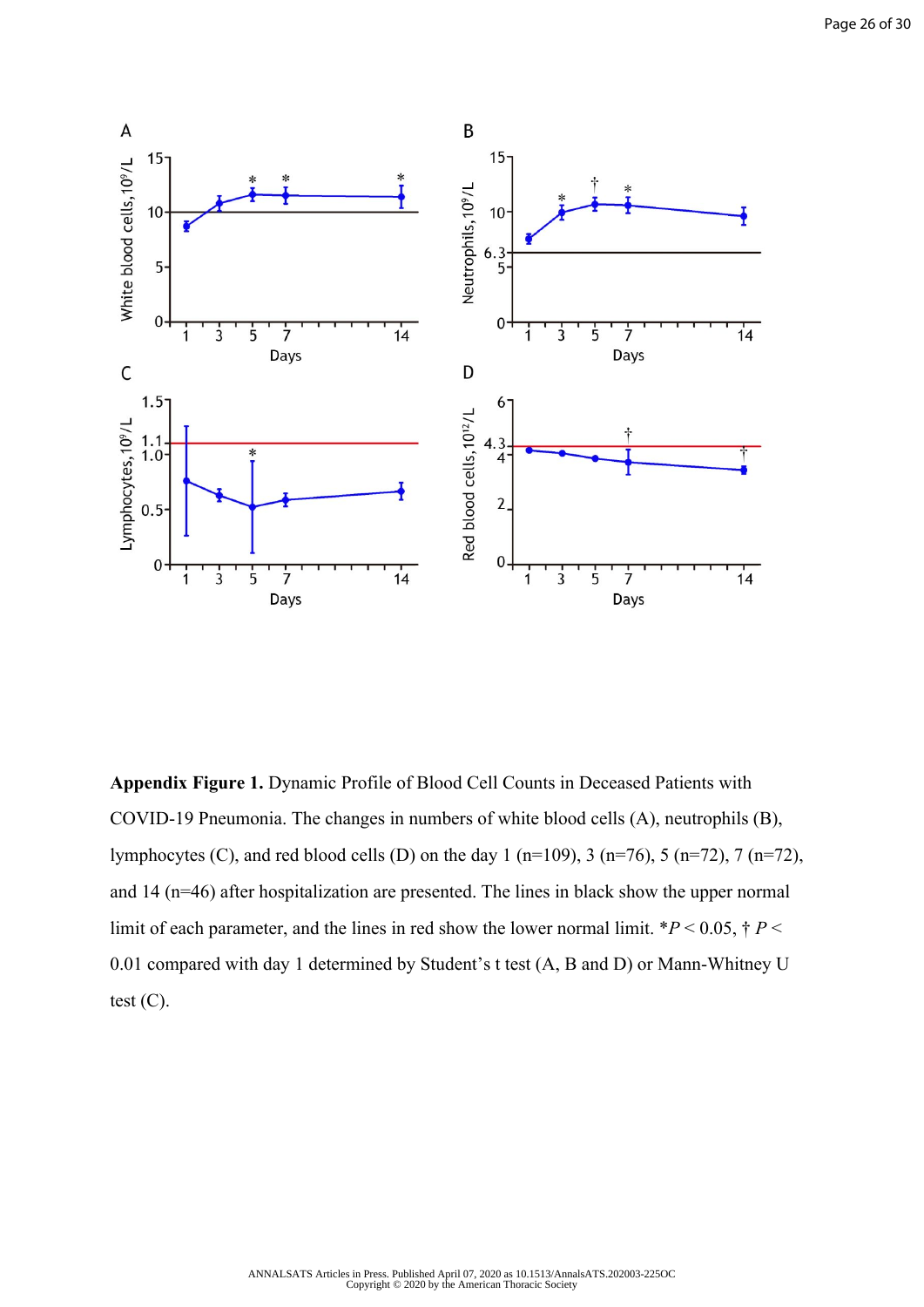

Appendix Figure 2. Dynamic Profile of Arterial Partial Pressure of Oxygen (PaO<sub>2</sub>), Arterial Oxygen Saturation (SaO<sub>2</sub>), and Fraction of Inspired Oxygen (PaO<sub>2</sub>:F<sub>I</sub>O<sub>2</sub>) in Deceased Patients with COVID-19 Pneumonia. The changes in PaO<sub>2</sub> (A), SaO<sub>2</sub> (B), and PaO<sub>2</sub>:F<sub>1</sub>O<sub>2</sub> (C) on the day 1 (n=109), 3 (n=62), 5 (n=57), 7 (n=52), and 14 (n=32) after hospitalization are presented. The lines in red show the lower normal limit of each parameter.  $*P < 0.05$ ,  $\dagger P <$ 0.01 compared with day 1 determined by Student's t test (A) or Mann-Whitney U test (B and C).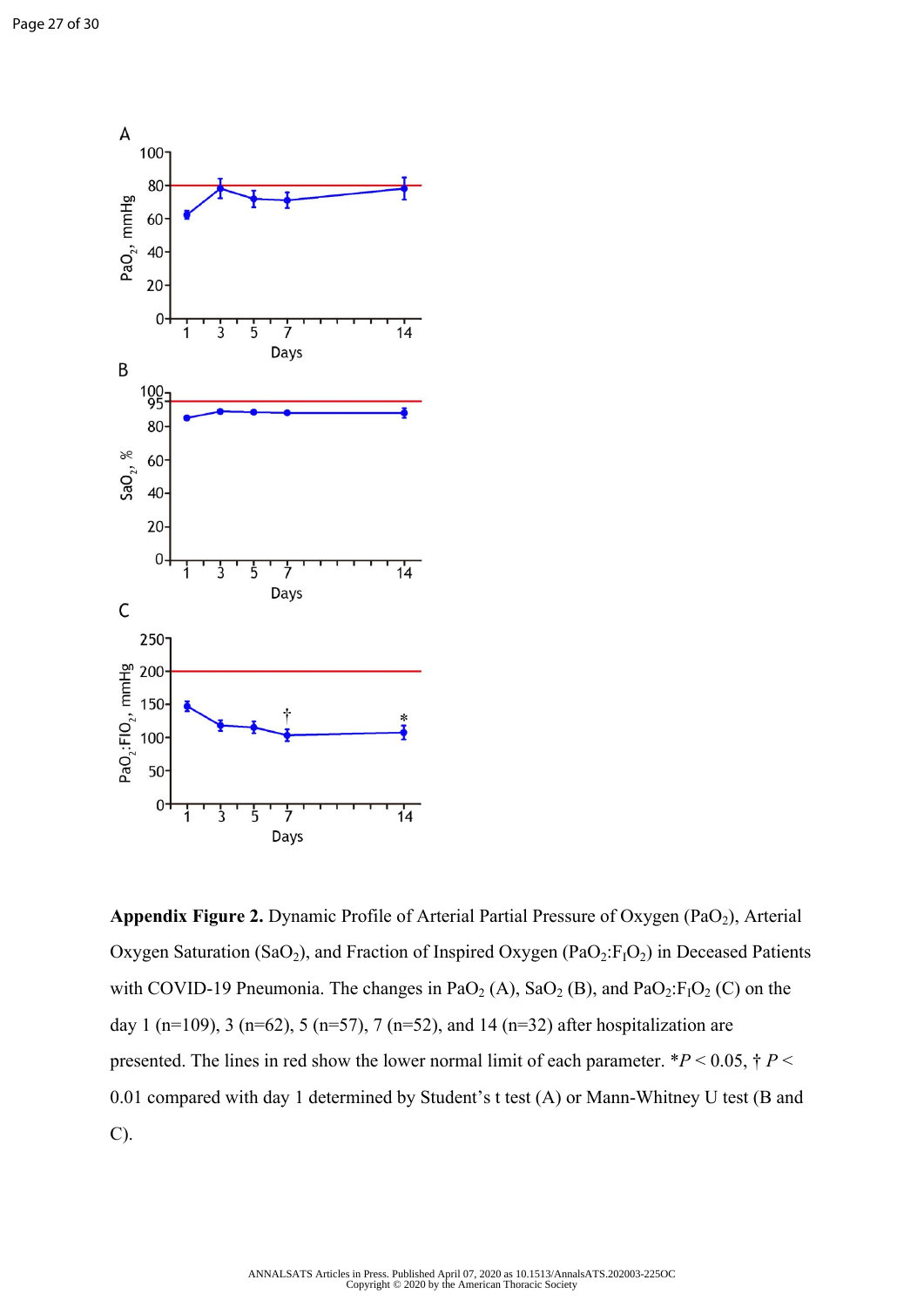

**Appendix Figure 3.** Dynamic Profile of Heart Function in Deceased Patients with COVID-19 Pneumonia. The changes in concentrations of cardiac troponin I (A), creatine kinase MB (CKMB) (B), myoglobin (C), and NT-pro-brain natriuretic peptide (BNP) on the day 1  $(n=109)$ , 3  $(n=57)$ , 5  $(n=53)$ , 7  $(n=54)$ , and 14  $(n=43)$  after hospitalization are presented. The lines in black show the upper normal limit of each parameter. \**P* < 0.05, † *P* < 0.01 compared with day 1 determined by Mann-Whitney U test.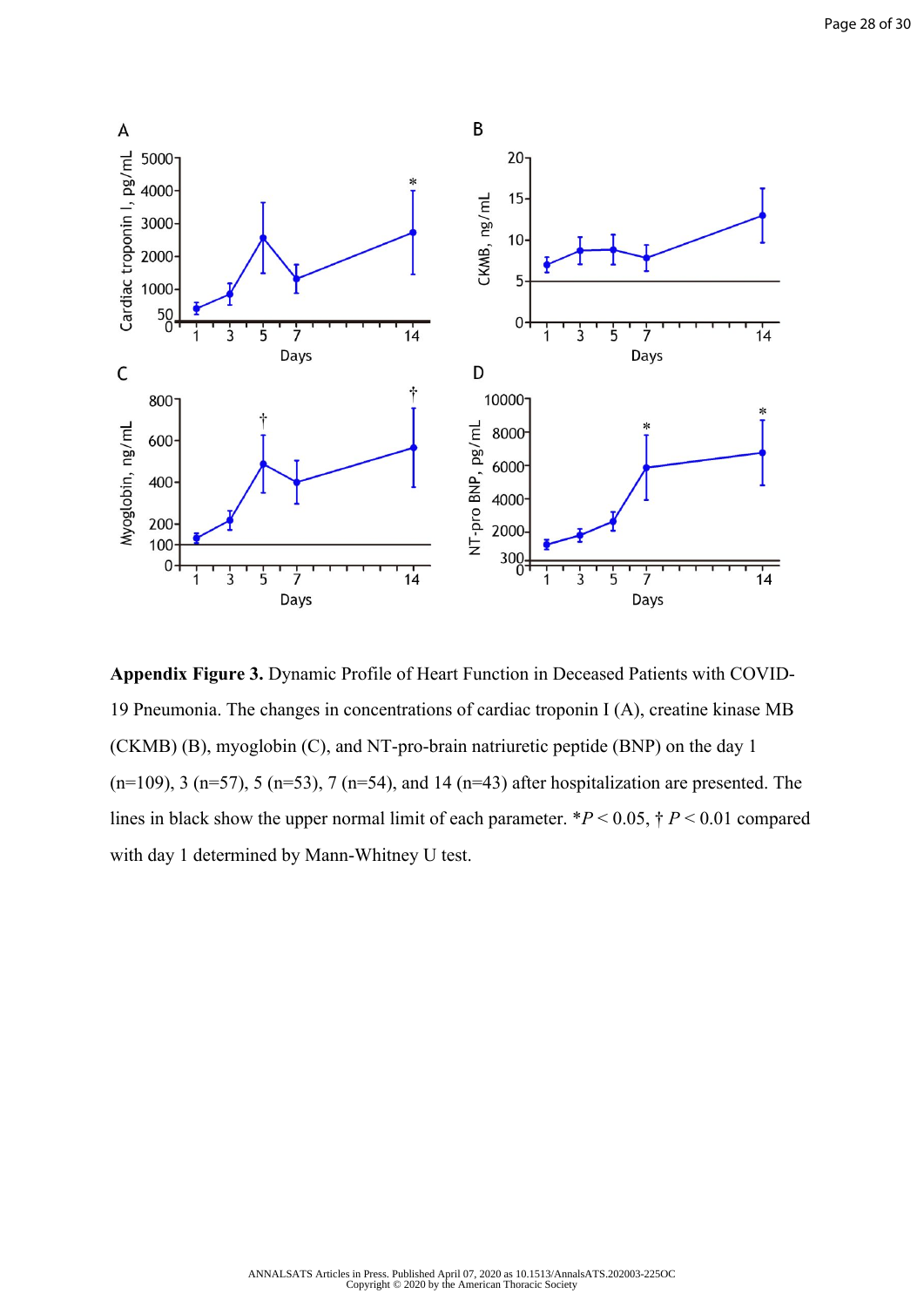

**Appendix Figure 4.** Dynamic Profile of Hepatic and Renal Function in Deceased Patients with COVID-19 Pneumonia. The changes in concentrations of alanine aminotransferase (A), aspartate aminotransferase  $(B)$ , urea nitrogen  $(C)$ , and creatinine on the day 1 (n=109), 3  $(n=65)$ , 5  $(n=60)$ , 7  $(n=68)$ , and 14  $(n=38)$  after hospitalization are presented. The lines in black show the upper normal limit of each parameter. \* *P* < 0.01 compared with day 1 determined by Mann-Whitney U test.